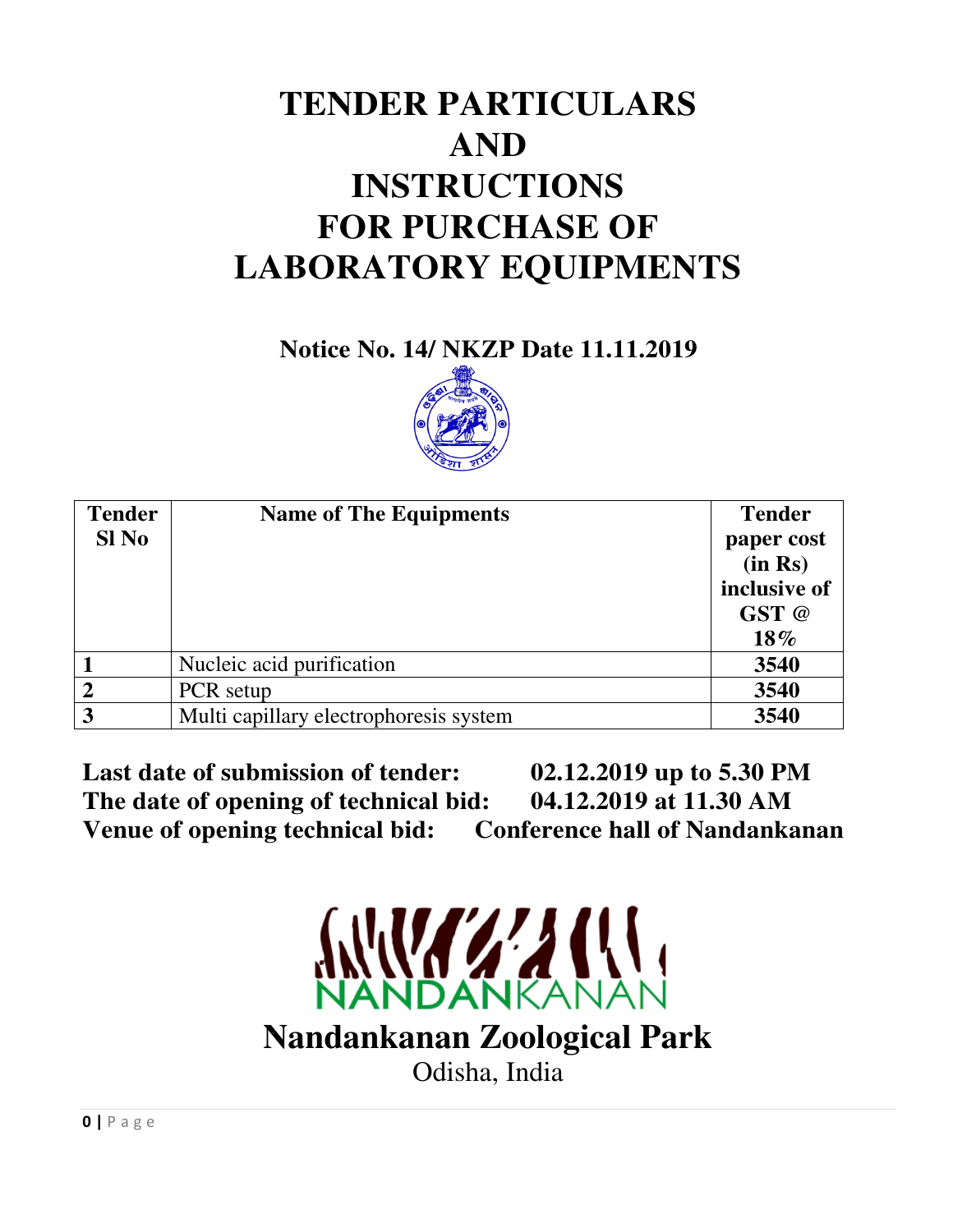| Sl. No.        | <b>Item</b>                                                                      | Page No. |
|----------------|----------------------------------------------------------------------------------|----------|
| $\mathbf{1}$   | Important information                                                            | 2        |
| $\overline{c}$ | Submission of Tender                                                             | 3        |
| 3              | <b>Technical Bid</b>                                                             | 3        |
| $\overline{4}$ | <b>Financial Bid</b>                                                             | 4        |
| 5              | Terms and conditions for submission of bids                                      | 6        |
| 6              | <b>GST</b>                                                                       | 8        |
| $\overline{7}$ | Customs duty exemption                                                           | 8        |
| 8              | Discount                                                                         | 8        |
| 9              | Supply                                                                           | 8        |
| 10             | After sales service                                                              | 8        |
| 11             | Warranty                                                                         | 8        |
| 12             | Annual maintenance contract                                                      | 9        |
| 13             | Training                                                                         | 9        |
| 14             | Earnest money deposit (EMD)                                                      | 9        |
| 15             | Tax deduction at Source                                                          | 10       |
| 16             | Performance security                                                             | 10       |
| 17             | Payment                                                                          | 10       |
| 18             | Penalty                                                                          | 10       |
| 19             | Right to accept or Rejection of bids                                             | 10       |
| 20             | Settlement of dispute                                                            | 10       |
| 21             | Important instructions                                                           | 11       |
| 22             | Annexure I: Agreement                                                            | 12       |
| 23             | Technical specifications of Laboratory Equipment                                 | 14       |
| 24             | Annexure II: Model certificate of installation                                   | 15       |
| 25             | Annexure III: Manufacturers authorization certificate                            | 16       |
| 26             | Annexure IV: Bank guarantee form for performance security                        | 17       |
| 27             | Annexure V: Bank guarantee proforma for advance payment                          | 18       |
| 28             | Information sheet                                                                | 20       |
| 29             | Annexure VI: Format for checklist for technical bid (Please indicate<br>Yes/No)  | 21       |
| 30             | Annexure VII: Format for checklist for financial bid (Please indicate<br>Yes/No) | 22       |

# **CONTENTS**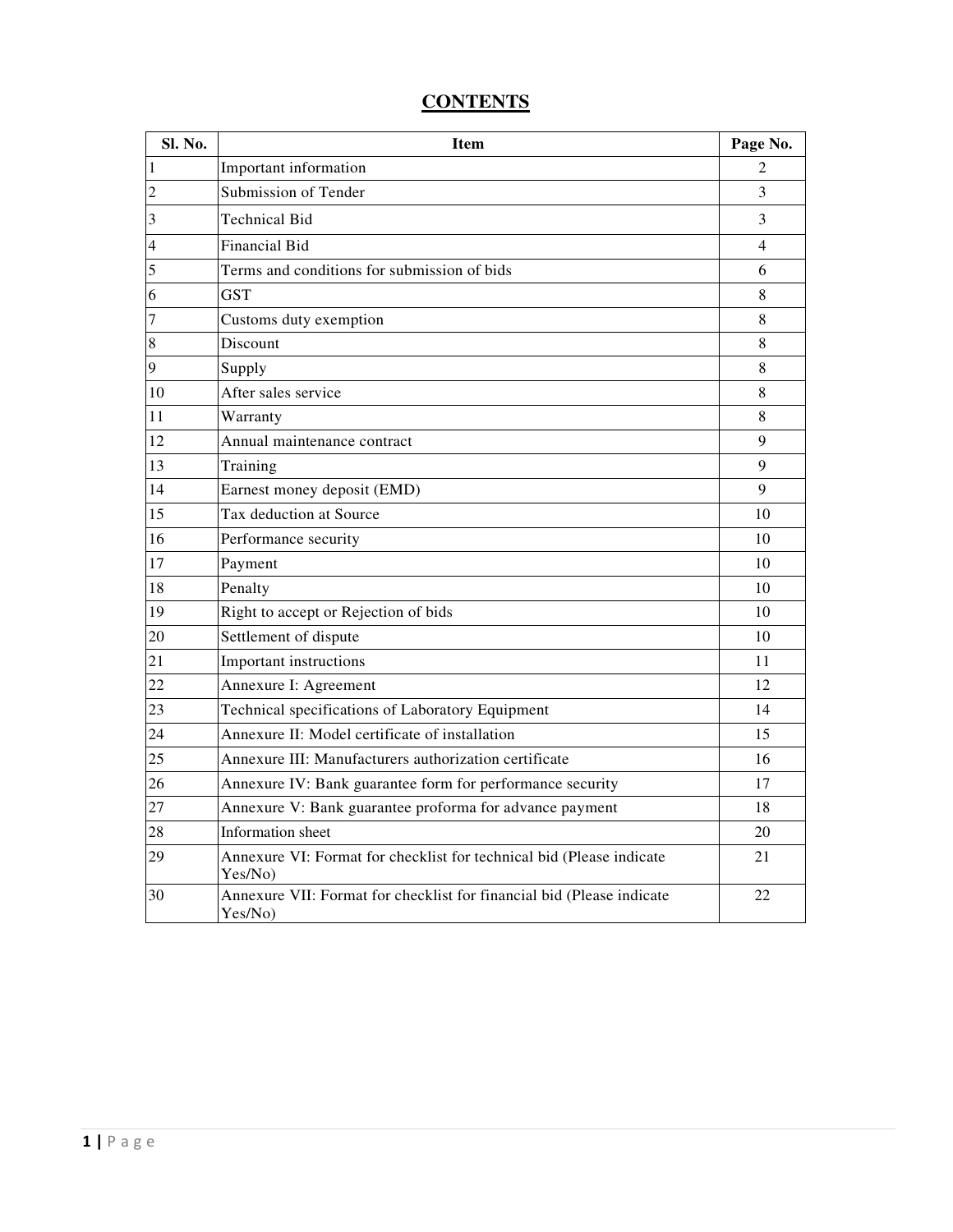# 1. **IMPORTANT INFORMATION**

| $\mathbf{1}$            | Period during which tender document will be<br>available on website.www.nandankanan.org | From 14.11.2019 to 02.12.2019                                                                                                             |
|-------------------------|-----------------------------------------------------------------------------------------|-------------------------------------------------------------------------------------------------------------------------------------------|
| $\overline{2}$          | Place of submission of Tender                                                           | Office of the Deputy Director, Nandankanan<br>Zoological Park, At: Nandankanan, PO: Barang,<br>Dist: Khordha, Odisha, India, PIN: 754005. |
| 3                       | Mode of Submission of Bids                                                              | In person or through speed post.                                                                                                          |
| $\overline{\mathbf{4}}$ | Closing date $&$ time for receipt of tender                                             | 02.12.2019 up to 5.30 P.M                                                                                                                 |
| 5                       | Date & time of opening of Technical Bid                                                 | 04.12.2019 at 11.30 A.M                                                                                                                   |
| 6                       | Place of opening of Technical Bid                                                       | Conference hall of Nandankanan Zoological Park,<br>At: Nandankanan, PO: Barang, Dist: Khordha,<br>Odisha, India, PIN: 754005.             |
| 7                       | Mode of communication to Technically<br>Qualified bidders                               | By telephone/ email/ SMS                                                                                                                  |
| 8                       | Date & time of opening of Financial Bid                                                 | 07.12.2019 at 11.30 AM                                                                                                                    |
| 9                       | Place of opening of Financial Bid                                                       | Office of the Principal CCF (Wildlife) &<br>Chief Wildlife Warden, Odisha, Prakruti Bhawan                                                |

Plot No.1459, Saheed Nagar, Bhubaneswar-751007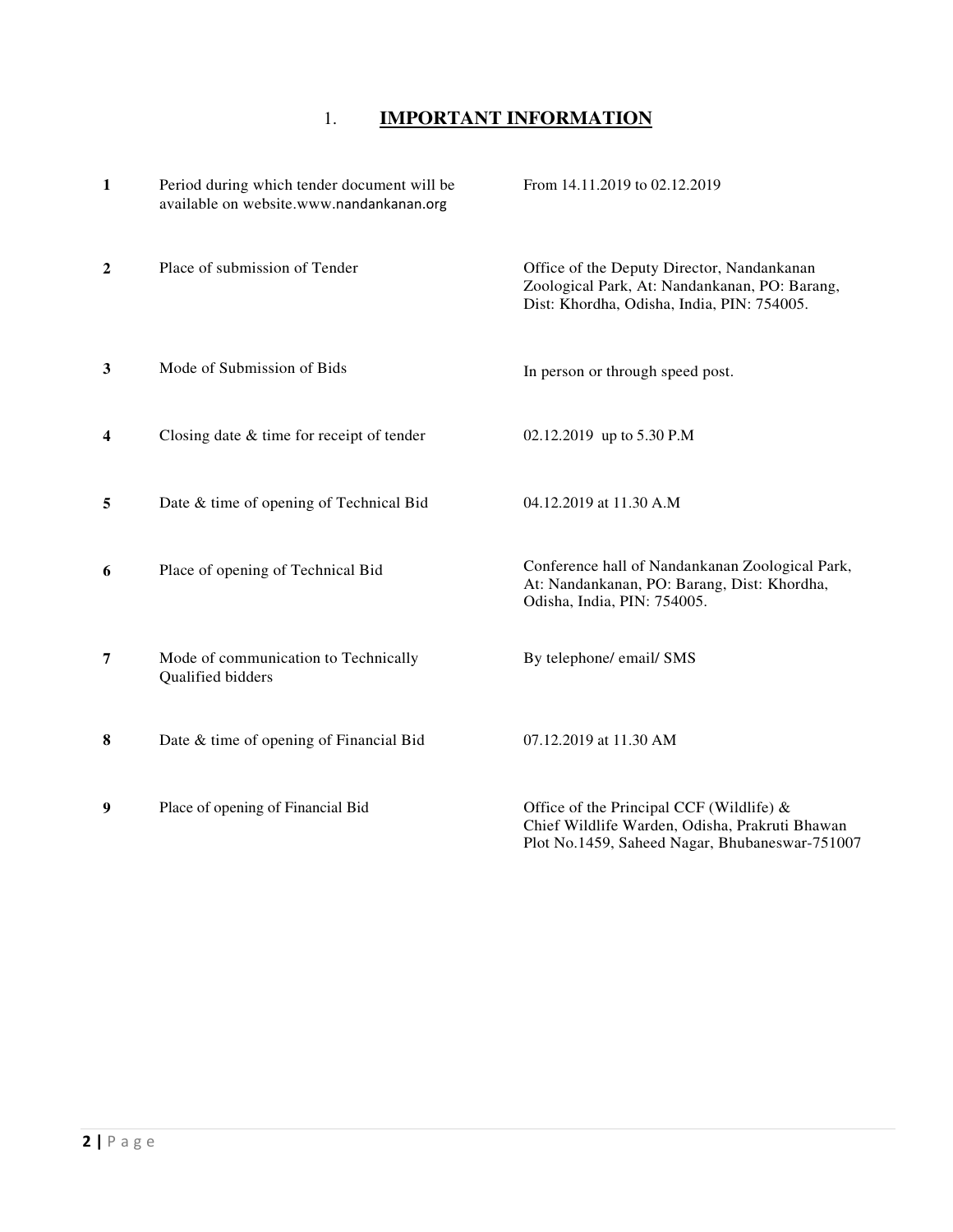#### 2. **SUBMISSION OF TENDER**

#### *The tenderer has to submit the tender in two parts for each item of equipment*;

**Part-I: Technical Bid Part-II: Financial bid** 

#### 3. **PART- I – TECHNICAL BID**

Submit technical bid separately for each equipment/ instrument as per the given format (**Table 1**) along with **signed information sheet at 28**.

It should include:

- 1. A letter from the firm (the manufacturer or the authorized dealer) indicating that they have not been blacklisted/ debarred by any government department/ institute in India from sale and participating in Tender/ quotation.
- 2. Detail technical description of the equipment/apparatus as per the format appended (Table1). Failure to submit the bid in prescribed format is liable for rejection.
- 3. Printed literature indicating photographs and detail technical specification, working CD, Manual and their function must be attached.
- 4. Tender Document Fee for each item as applicable in the form of Demand Draft shall be drawn in favour of the "*Deputy Director, Nandankanan Zoological Park*" in any Nationalized Bank payable at Bhubaneswar. The Tender Bid shall not be accepted without required Tender Document Fee.
- 5. It is necessary that specific brand/ make/ model etc. shall be clearly mentioned in the Technical Bid for each item as per the format appended (Table1).
- 6. **EMD of Rs.50,000/-** for each item of equipments shall be submitted in shape of Demand Draft drawn in favour of *"Deputy Director, Nandankanan Zoological Park"* in any Nationalized Bank payable at Bhubaneswar. Firms submitting one EMD for multiple items shall be rejected. NSIC/SSI/SME Units are exempted for submitting Bid Security/EMD as per Govt. of India order for specific item for which they have registration. Such firms are requested to submit the cost of tender which shall not be considered for exemption
- 7. If the bid is submitted by an authorized dealer, then they must submit an authorization letter as per Annexure III.
- 8. Separate list indicating recent users, name of users, address along with contact telephone number and email of users of the equipment must be submitted in the technical bid for each item separately.
- 9. Letter from manufacturer indicating year of introduction of the item, period for which spare and service shall be provided and likely date of phase out of the item must be submitted.
- 10. Letter indicating that the quoted item is new and has not been tampered.
- 11. Letter indicating the country and place of origin and assembly of the item.
- 12. Letter from manufacturer indicating that the manufacturer shall provide after sales service during Warranty/Comprehensive Annual Maintenance Contract/Annual Maintenance Contract period if the authorized dealer/ bidder fails to provide same.
- 13. The duly filled technical bid along with all supporting documents must be submitted in hard copy with clear mention of name of firm, tender Sl. No. "**Technical bids**" has to be clearly written on the top of the envelope or else the bid may be rejected.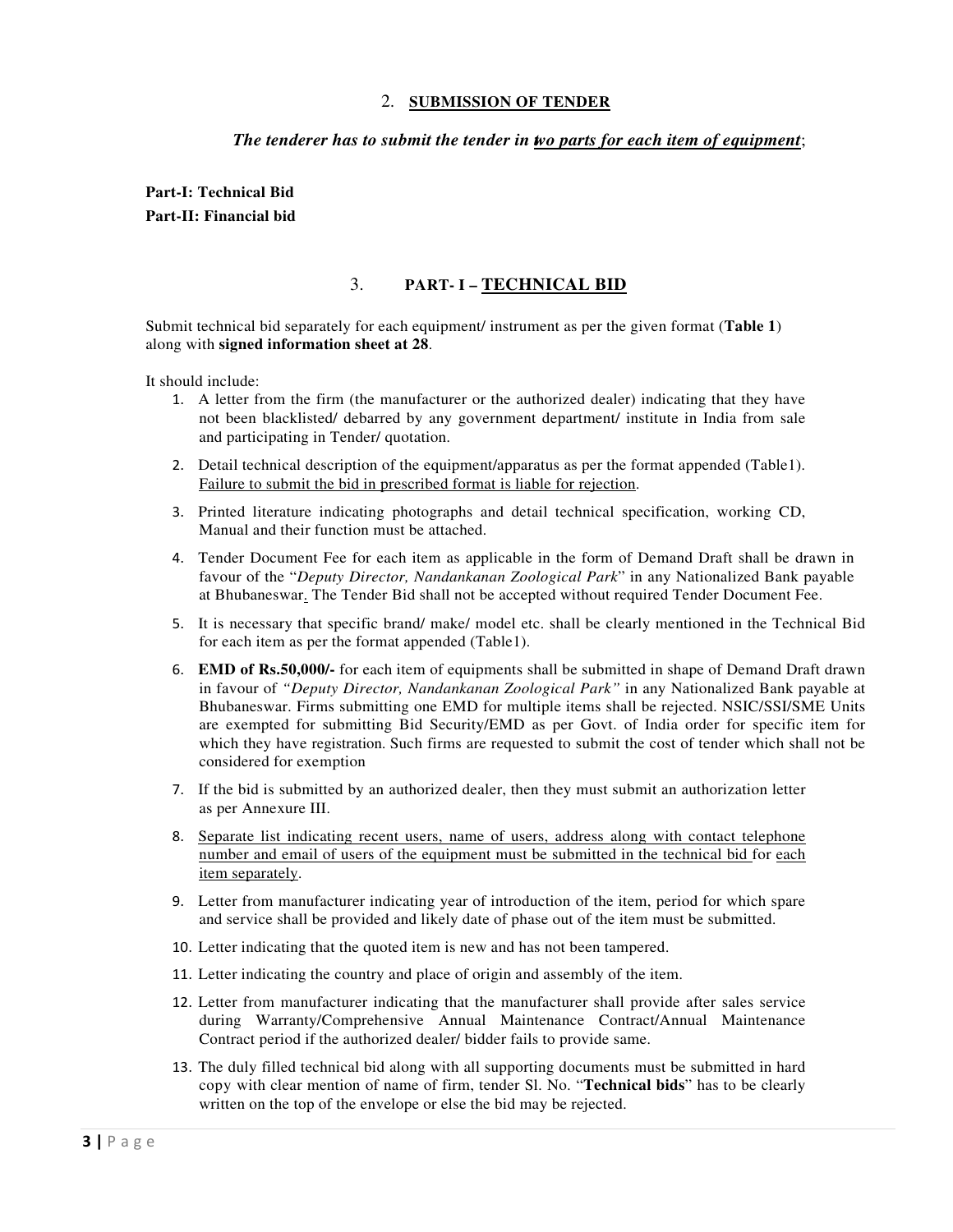| Name of  | Sl. No. of  | Name   Make |       | Technical                  | Conformation   | Deviation in   | Justification | <b>Remarks</b> |
|----------|-------------|-------------|-------|----------------------------|----------------|----------------|---------------|----------------|
| the firm | the item as | of the      | and   | specification of technical |                | specifications | for           |                |
| with     | per the     | quote       | Model | as in the                  | specifications | of the quoted  | deviation     |                |
| complete | tender      | d item      |       | tender                     | in the quoted  | mode           |               |                |
| address, | document    |             |       | documents                  | model          |                |               |                |
| email&   |             |             |       |                            | (yes/no)       |                |               |                |
| contact  |             |             |       |                            |                |                |               |                |
| no/fax   |             |             |       |                            |                |                |               |                |
| (1)      | (2)         | 3)          | (4)   | (5)                        | (6)            | (7)            | (8)           | (9)            |
|          |             |             |       |                            |                |                |               |                |

**Table 1: Format for submission of detail specification for each item**

- a. Mention name of the bidder/firm with complete postal address, email, contact number/fax at column'1'
- b. Specify the serial number of the item as per the tender document para 23 at column'2'
- c. Mention the item's name as per the tender specifications at column '3'
- d. Specify make and full make and model name along with model number, if any at column '4'
- e. Mention the technical specifications of the item as per tender document for which bid has been submitted in the same sequence as per tender document at column'5'.
- f. In the  $6<sup>th</sup>$  column write 'yes' against each specification of the  $5<sup>th</sup>$  column, if the specification of the offered model confirms, otherwise write 'No'
- g. In the  $7<sup>th</sup>$  column, specify deviations in specifications of the quoted model from the specifications mentioned (same as mentioned in tender document) at column'5.
- h. In the  $8<sup>th</sup>$  column, specify justification for deviation.
- i. The additional specifications, if any along with other comments may be specified at column'9'

### 4. **PART-II- FINANCIAL BID**

- 1. Price should be quoted in Indian Currency only except for imported items.
- 2. For imported items, bids should be submitted in two parts;
	- (i) In Indian currency which should include cost, rate and amount of discount. The taxes, packing, forwarding, transportation and levies FOR destination must be mentioned separately.
	- (ii) In foreign currency indicating cost, rate and amount of discount, rate  $\&$  amount of customs duty as per DSIR Certificate, customs clearing charges, packing, forwarding, insurance, transportation and any other taxes and levies FOR destination, separately
- 3. **An undertaking indicating that the quoted make and model have not been sold to any other organization in India at lower price both by the manufacturer and the firm submitting the bid.** Undertaking needs to be submitted by the manufacturer and supplier in this regard. If it is found later that the quoted make and model have been supplied to other organization/ firm at lower price, then the difference of cost shall be recovered from the bidder and the bidder may be black listed.

.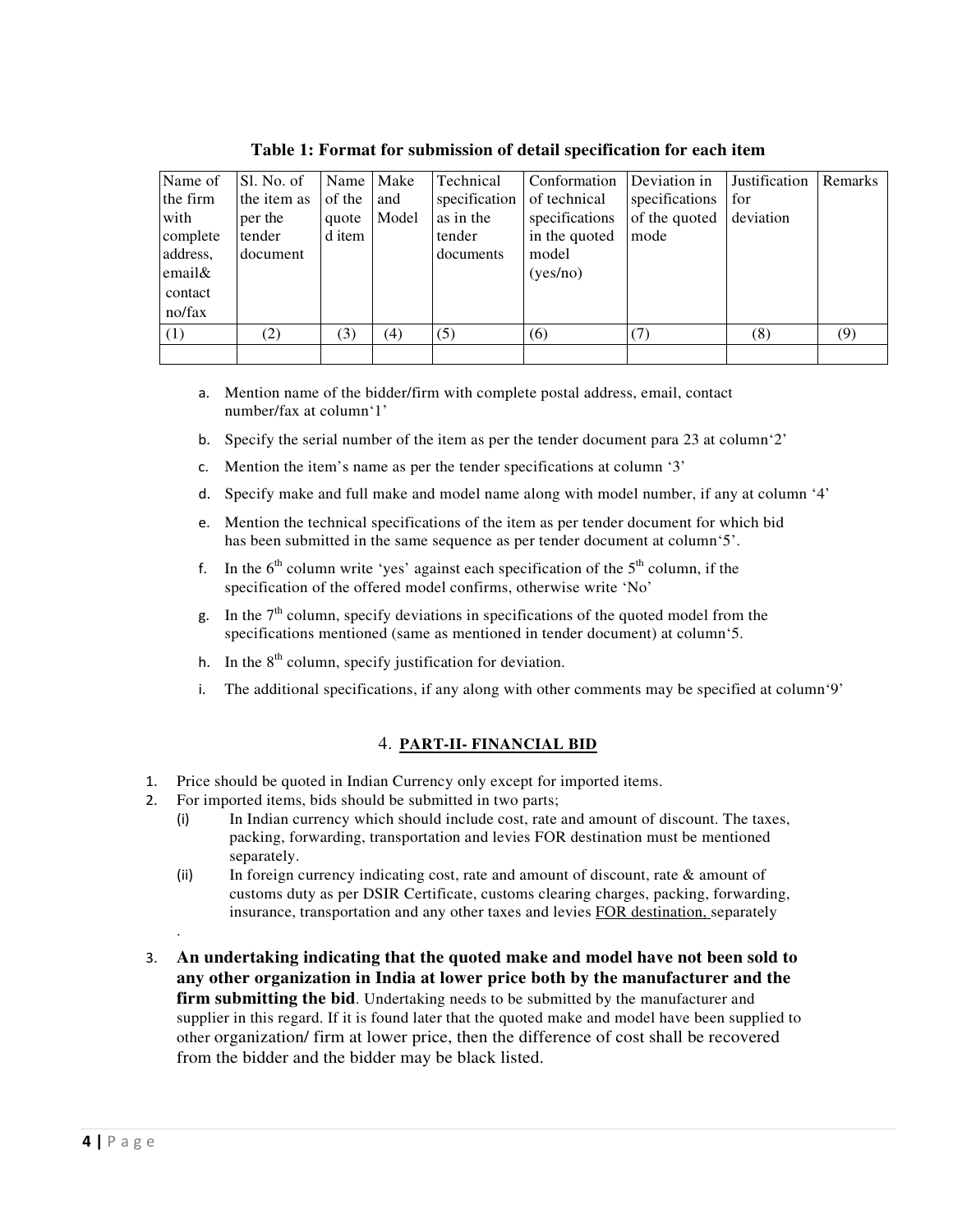- 4. Detail of basic cost of item, cost of mandatory, auxiliary and consumable parts including prerequisite parts required for successful installation and demonstration, all taxes including customs duty and/ or sales tax, packing, insurance, forwarding and any other charges as per the Table2.
- 5. The detailed price break up for each make and model quoted should be given in separate sheet as per Table2.
- 6. The price quoted should be onsite delivery price at Bhubaneswar city, Odisha.
- 7. For imported items, customs duty against DSIR certificate, customs clearing charges and local transportation etc. if any should be clearly mentioned, otherwise offer may not be accepted.
- 8. The cost of packing, forwarding, insurance etc. must be mentioned separately in exact figure (it **should not be written "as applicable**")
- 9. GST and other government taxes shall be paid as per government rule and need to be mentioned separately.
- 10. The exact figure of percentage of discount offered as applicable to non-profit, non-commercial government educational institute.
- 11. It should contain letter confirming 3-years onsite warranty from manufacturer (if warranty is less than 3years, then the additional cost of onsite Comprehensive Annual Maintenance Contract with zero financial liability to the University must be included for calculating 3 years warranty), or else the bid may not be accepted.
- 12. The tenderer must submit a letter from Manufacturer stating that if the authorized dealer/ bidder fails to provide after sales service during warranty, Comprehensive Annual Maintenance Contract or Annual Maintenance Contract, the manufacturer shall provide onsite after sales service as per warranty and comprehensive annual rate contract or annual maintenance contract without any financial liability to the institute/ organizer and any pre condition whatsoever.
- 13. AMC beyond warranty period (year wise at least for 5 years beyond 3 years mandatory warranty).
- 14. Clear copy of PAN & GSTIN (provisional copy shall not be accepted) showing the registered number and photograph (where applicable).
- 15. The duly filled financial bid as per table 2 along with all supporting documents must be submitted in hard copy as well as soft copy in the form of pen drive (in soft copy should be mirror copy of the hard copy as per table 2 in MS word version 2007 format with clear mention of name of firm, tender sl.no. Financial bid has to be clearly written on the top of the pen drive), or else the bid may be rejected.
- 16. Submit financial bid separately for each equipment/ instrument as per the given format (Table2).
- 17. Clubbing of many items together shall be liable for rejection.

| $\mathbf{1}$   | Name of the firm with complete address, email & contact   |  |
|----------------|-----------------------------------------------------------|--|
|                | no/fax                                                    |  |
| 2              | Tender Item Sl. No.                                       |  |
| 3              | Item with Make & model                                    |  |
| 4              | Technical specification as per technical bid submitted by |  |
|                | the firm                                                  |  |
| 5              | Basic Price of each                                       |  |
| 6              | Total cost                                                |  |
| $\overline{7}$ | <b>Educational discount</b>                               |  |
| 8              | Price after discount                                      |  |
| 9              | GST/Customs duty (if any)                                 |  |
| 10             | Customs clearing charges (if applicable)                  |  |
| 11             | Packing, forwarding and insurance charges (if any)        |  |
| 12             | Any other Charges (if any)                                |  |
| 13             | On Site Delivery price                                    |  |

**Table 2: Format for submission of Financial Bid**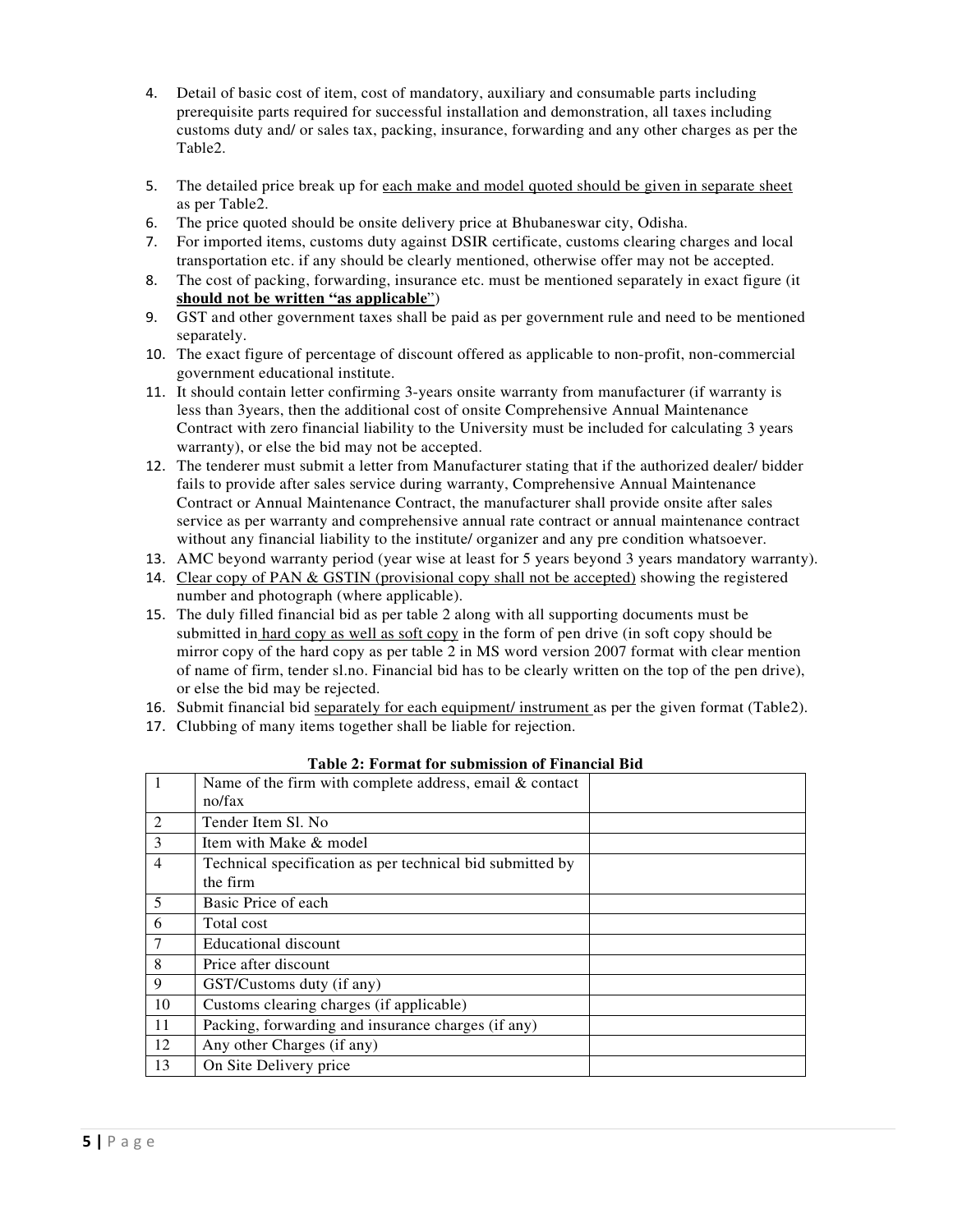- a. Mention name of firm with complete address, email, fax, telephone no at sl.no.'1'
- b. Mention tender sl. no. at sl.no.'2'
- c. Mention the name of item, make, model, mandatory, auxiliary and consumable parts including pre-requisite parts at sl.no.'3'
- d. Mention technical specification of each part as mentioned at sl.no.'3'atsl.no.'4'
- e. Mention basic price of each item at sl.no.'5'
- f. Calculate the total cost and mention at sl.no.'6'
- g. Mention rate and amount of maximum discount for nonprofit, non commercial and research centre on total cost as mentioned.
- h. Calculate price after discount (sl.no. 6minussl.no.7)andmentionatsl.no.'8'
- i. Mention rate and amount of GST/customs duty (if applicable) at sl.no.'9'
- j. Mention rate and amount of Customs clearing charges( if applicable) to be mentioned at sl.no. '10'
- k. Mention packing, forwarding and insurance charges (if any) at Sl.No.'11'
- l. Mention rate and amount of any other charges (if any) at sl.no.'12'
- m. Specify final onsite delivery price at sl.no.'13'

#### **5. TERMS AND CONDITIONS FOR SUBMISSION OF BIDS**

- 1. All offers and communications should be in English only.
- **2.** The tenderer has to download the tender documents only from website of Nandankanan Zoological Park www.nandankanan.org from 14.11.2019 onwards and submit the same either through person or through speed post duly accompanied with a demand draft/ bankers' cheque of Rs.3,540/- (inclusive of GST) for each item drawn in any nationalized bank in favour of Deputy Director, Nandankanan Zoological Park payable at Bhubaneswar so as to reach the office of the Deputy Director, Nandankanan Zoological Park, At: Nandankanan, PO: Barang, Dist: Khordha, Odisha, India PIN:754005 within the dateline mentioned under "IMPORTANT INFORMATION" above. **No hard copy shall be made available from the above office to the intending bidders.**
- 3. Each part of bid (Technical or Financial) along with all required documents and fees has to be put inside separate sealed envelope with clear mention on the top of envelope about name and address of tenderer, the type of bid (Technical bid or Financial bid), tender sl.no  $\&$  items for which bid has been submitted. Both the sealed envelopes (Technical bid and Financial bid) have to be put inside another sealed envelope with clear mention of the name and address of the tenderer, tender sl.no. & name of the item for which bid has been placed inside.
- 4. Tenderers quoting for more than one item have to follow the same procedure for each item quoted. Clubbing of many items together shall be liable for rejection.
- 5. The sealed envelope must show the name of the tenderer, his address and should be subscribed as "Tender Sl. No", whatever is applicable on the top of the envelope.
- 6. The technical bid will be opened in the Conference hall of Nandankanan Zoological Park in the presence of the tenderers or their authorized representatives as the case may be as per the date and time mentioned earlier. Tenderer or their authorized representative should submit ID proof and authorization letter before entry into the place for participation in the Opening of Tenders failing which they will not be allowed to be present in the opening of Tender Bids.
- 7. Tenders sent by the bidders other than SPEED POST (India post) or through person shall not be accepted.
- 8. Authorized dealers/representative other than manufacturer should produce authorization letter from the manufacturer for participation in the Tender failing which the offer will be summarily rejected. The certificate so furnished should clearly incorporate the period for which such authorization is valid.
- 9. Tenders shall be fully in accordance with the requirements of the terms and conditions and accompanied with the technical specification, detailed leaflets and make attached there to. Incomplete tenders will be rejected. Telegraphic tenders will not be accepted.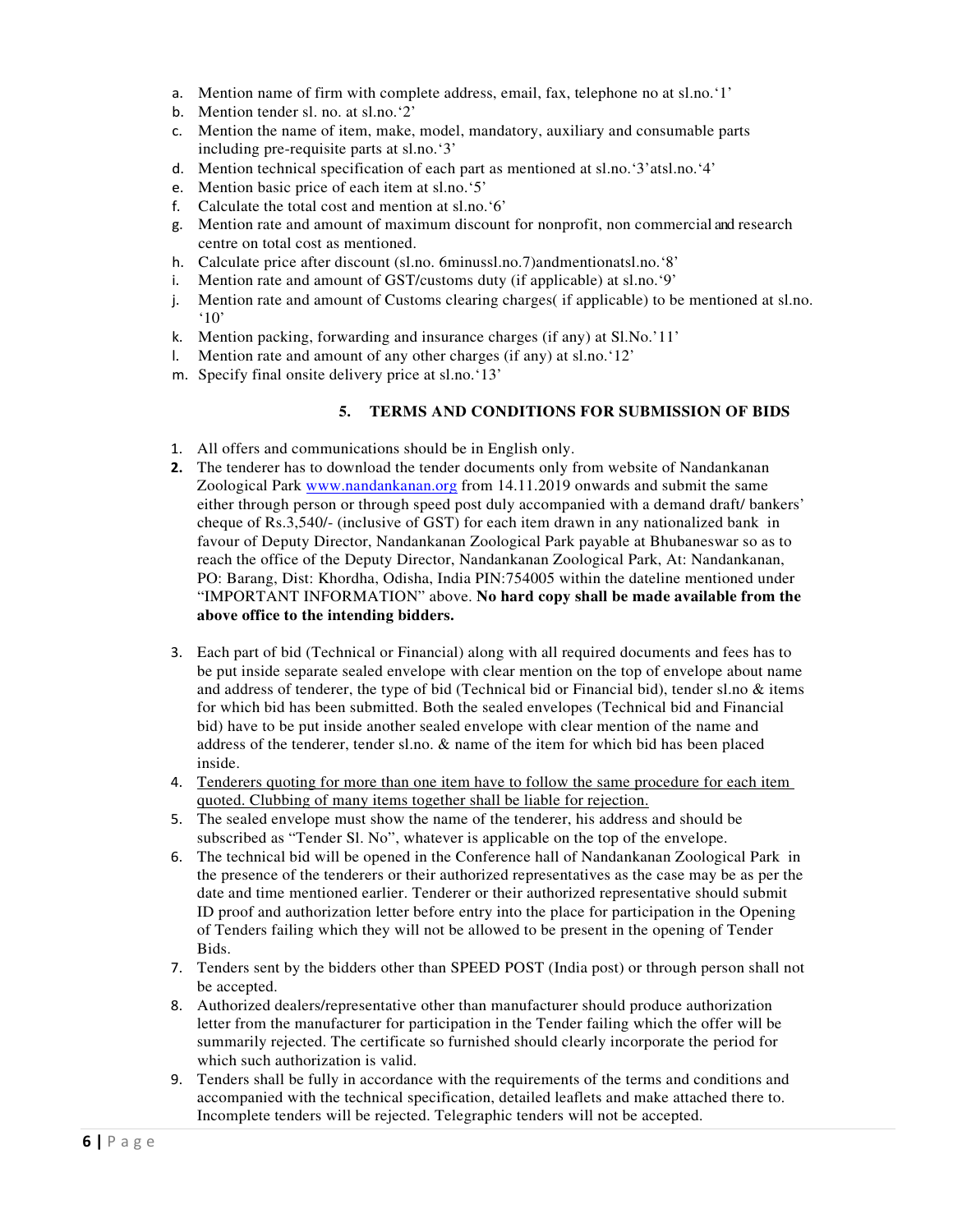- 10. Submission of more than one tender by a particular tenderer under different names is strictly prohibited. In case it is discovered later on that this condition is violated, all the tenders submitted by such tenderers would be rejected or contract shall be cancelled and earnest money deposit shall be forfeited.
- 11. Warrantee period, delivery period and post-sale service condition etc. have also to be indicated. The rate to be quoted should be "at onsite destination" inclusive of all packing and forwarding charges, all levies and taxes. The rate of such charges also be indicated separately.
- 12. Firms submitting bids has to accept that the rates and the conditions of the offer will remain valid for one year from the date of rate contract .
- 13. After submission of the tender bids, no change or alternation of the terms and conditions, quoted price will be acceptable on any account.
- 14. Tenders submitted with overwriting or erased or illegible rate/rates will be rejected.
- 15. Request from tenderers in respect of addition, alternation, modification, corrections etc. of either terms and conditions or rate after opening of the tender shall not be considered.
- 16. Tenderers shall carefully examine the terms and conditions of the tender documents and submit an undertaking with authorized signature indicating that they are submitting the bid/s by accepting all terms and conditions laid down in this tender document.
- 17. Should a tenderer find any discrepancies in or omissions from the specification or other documents or would thereby any doubt as to their meaning should at once notify the same to the Project Co-ordinator, Centre for wildlife health, OUAT, Bhubaneswar through e-mail id: wildlifehealthodisha@gmail.com or over phone No 0674-2397146 and obtain clarification in writing. This however, does not entitle the tenderers to ask for time beyond the due date fixed. Verbal clarification and/or information given by the purchaser or its employees or representatives shall not be binding on the purchaser.
- 18. While, tenders under consideration, tenderers and their representative or other interested parties are advised to refrain from contacting by any means to the purchaser's personnel or representatives on matter relating to the tenders under study.
- 19. Submission of sealed tender will carry with the implication that the tenderer agrees to abide by all the conditions laid down in this tender.
- 20. The purchaser, if necessary will obtain clarification on tenders by requesting such information from any or all the tenderers either in writing or through personal contact as may be necessary.
- 21. The undersigned reserves the right to reject any tender on the basis of Technical Bid or accept any tender for a better Technical specification than published in the tender document.
- 22. In case any tender is rejected on the basis of Technical Bid, the Financial Bid corresponding to that tender will not be opened by the tender committee and would be returned as such to the tenderer.
- 23. The Purchase Committee reserves the right to call for price negotiation of any item, if the price found to be in higher side. In such cases the firm quoted lowest price shall be called for negotiation. If the offer of lowest quoted bidder is not acceptable to Purchase Committee, then the Bidder having the next higher price shall be called for negotiation. The Purchase Committee reserves the right to call any bidder for negotiation if price quoted found to be on higher side.
- 24. Tenderers violating any guidelines shall be liable for rejection.
- 25. All the electrical/ electronic equipments should have a provision to be operated as per Indian electricity supply.
- 26. The successful tenderer has to intimate the indenting officer about the site requirement and any other requirement at least 2 weeks before supply of the equipments.
- 27. For same item rate contract may be awarded to more than one firm based on quality parameter.
- 28. The rate contract of a particular item does not give guarantee that the item shall be purchased. Purchase shall be made as per the requirement and fund availability.

The Committee has the right to cancel any bid (technical or financial) without assigning any reason thereof.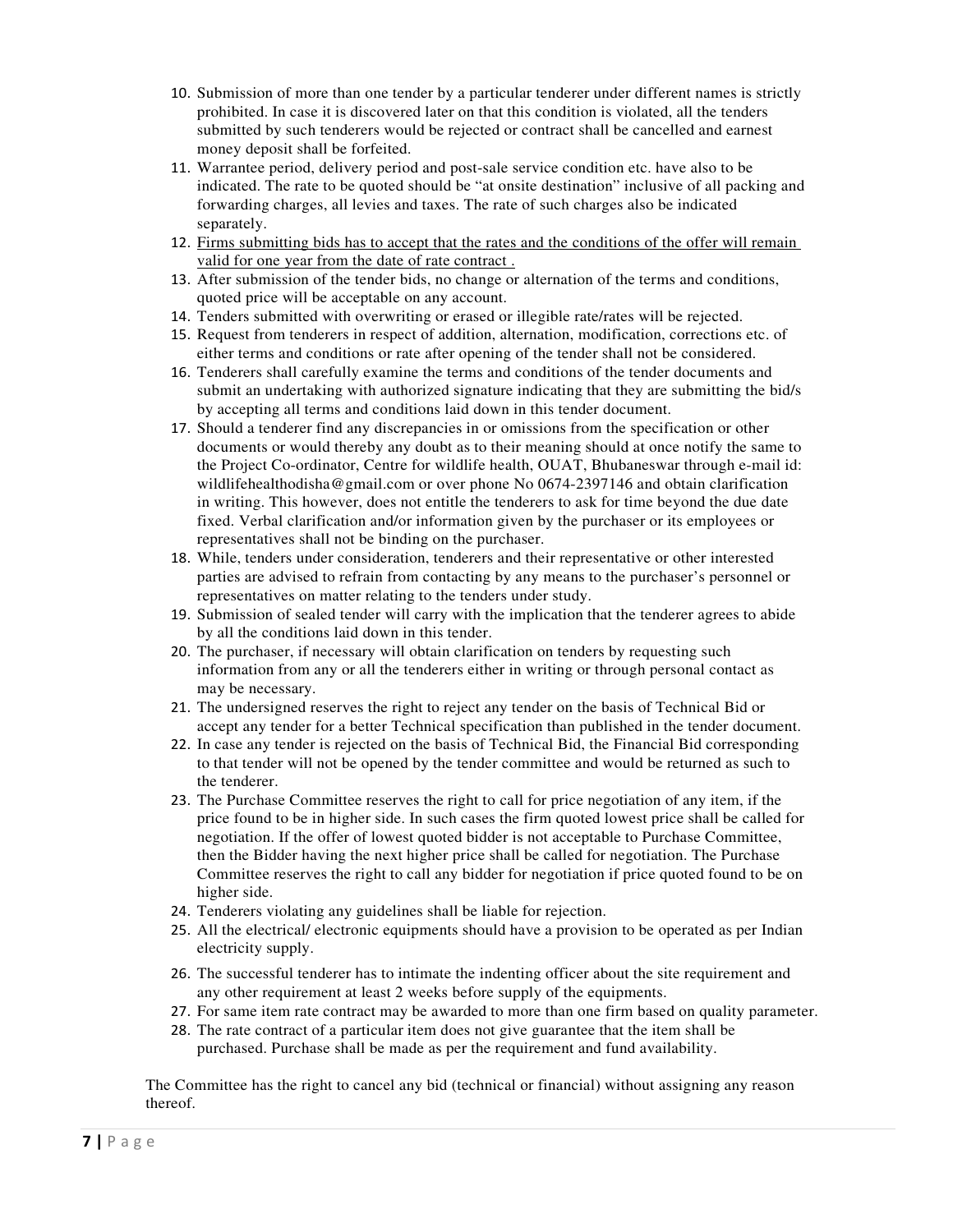#### **6. GST**

GST must be calculated as per 23rd GST council meeting and amended from time to time applicable for non-profit non commercial research organization with valid DSIR certificate.

#### **7. CUSTOMS DUTY EXEMPTION**

The concession for the organization having DSIR certificate should be mentioned in the financial bid. For details, please refer to PART-II-FINANCIAL BID as mentioned earlier of this document.

#### **8. DISCOUNT**

The maximum rate of discount on each equipment/instruments may also be indicated in the tender specifically.

#### **9. SUPPLY**

The materials intended would be delivered to the research centre at Bhubaneswar city without any additional cost. The items should confirm to the latest relevant, National/ International standards and shall be complete in all respect.

Any components, fittings, etc. which may not have been specifically mentioned in the tender specifications but are usual and necessary for successful installation and demonstration shall be supplied by the tenderer at no extra cost.

The cost of article damaged in transit or found short at the time of delivery will be deducted from the bill of the firm, in case the firm does not replace the stock within a week from the date of receipt of complaint over post, email, phone or fax.

In case any firm supplies goods of inferior quality which is not in conformity with the approved specifications, the entire stock supplied by the firm will be rejected and the purchaser will not be responsible for any loss sustained by the tenderer on that account.

The articles against all the indents placed by the indenting officer must be supplied in one lot within the period specified in the indent, failing which the earnest money deposit will be forfeited.

Conditional offers and offers qualified by such vogue and indefinite expression as "subject to immediate acceptance", "subject to prior "will not be considered.

The Committee has the right to cancel any bid (technical or financial) without assigning any reason thereof.

#### 10. AFTER SALESSERVICE

The manufacturer or their authorized dealer (with written permission from the manufacturer) should also sign an agreement with the indenting official in Rs.100.00 court stamp paper (to be borne by the bidder) in presence of Magistrate/ Notary regarding after sales conditions (Annexure-V) at the time of supply, else payment shall be held up till such agreement is signed and the cost involved shall be borne by the manufacturer or supplier.

During the warranty period and subsequently, after agreement of AMC, the supplier shall attend to the problems reported by the user on a priority basis. Agreement will be with the concerned officer placing the purchase Order or the User. For any problem reported, the supplier shall attend within 2 days and rectify the problem within a week. In case of any major breakdown during the warranty period, the supplier will make all necessary arrangements to replace/ rectify the supplied equipments/ parts within two week of the complaint. Complaint on any problem will be informed through phone, fax or mail number given by the supplier. The supplier will maintain an inventory of all essential spares and accessories for a minimum period of 8 years from the date of installation.

#### **11. WARRANTY**

The item's being purchased are expected to be used continuously. The reliability and safety of the total installed system and trouble-free operation are, therefore, of prime importance. The supplied devices/item and components shall be covered under Three-Year Comprehensive On-site Warranty from the date of successful demonstration at site (if warranty is less than 3 years then the additional cost of onsite Comprehensive Annual Maintenance Contract with zero financial liability to the user must be included for calculating 3 years warranty).This should be taken into consideration while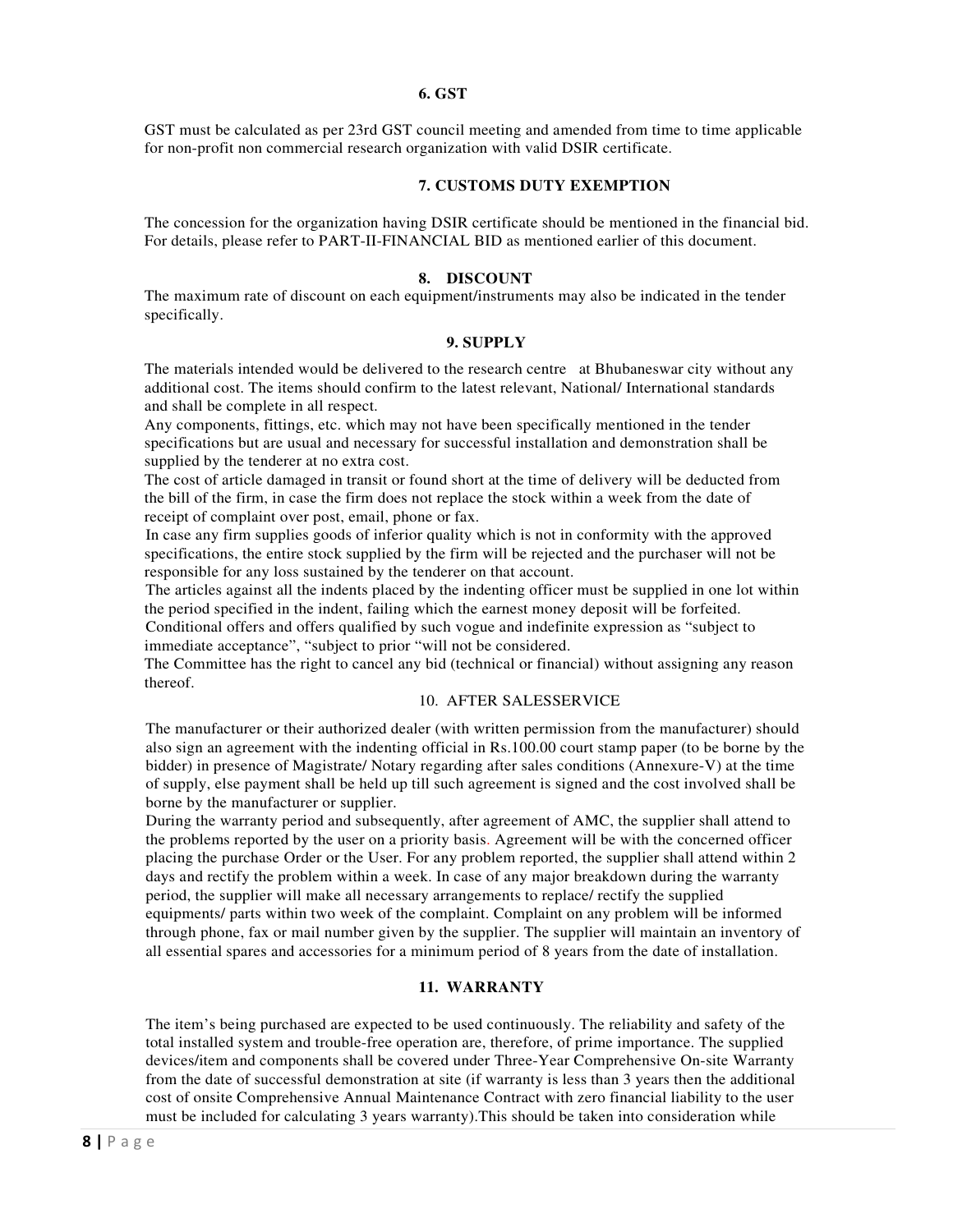quoting the price. Warranty of an equipment shall start from the date of successful installation and demonstration at site and not from the date of invoice or sale. Specific warranty requirement (other than 3 years comprehensive) for some items is indicated in respective items.

If the bid is submitted by an authorized dealer/ agent, then he should submit a letter from Manufacturer stating that if the authorized dealer/ bidder fails to provide after sales service during warranty, Comprehensive Annual Maintenance Contract or Annual Maintenance Contract, the manufacturer shall provide onsite after-sales service as per warranty and comprehensive annual rate contract or annual maintenance contract without any pre-condition whatsoever.

During Warranty/CAMC period, it shall be the responsibility of the bidder/authorized dealer or manufacturer to provide all essential spares, which may be required for maintenance and troublefree operation of the devices/components at the supplier's cost.

#### **12. ANNUAL MAINTENANCECONTRACT**

The period of warranty is to be calculated from the date of successful installation/demonstration at site. The bidder/authorized supplier/manufacturer shall be under the obligation to enter into an Annual Maintenance Contract (AMC beyond warranty period (at least for 5 years beyond 3 years warranty) with respective indenters for a minimum further period of five years, renewable if felt necessary, on mutually acceptable rate, terms and conditions after the completion of Warranty period of three years. The scope of AMC shall cover at least 2 periodic maintenance and attending break down of equipments. The indenting officer shall have to arrange/bear the cost of spares required. All cost towards visiting of engineer and technicians or any other person from the company shall be included in the AMC. Accordingly, the bidder has to offer rates for the AMC structure year-wise in a separate sheet.

#### **13. TRAINING**

Both onsite and off-site training to be provided up to the satisfaction of the user/users and all the cost involved shall be borne by the supplier.

#### **14. EARNEST MONEYDEPOSIT**

Tenderers shall have to deposit earnest money of minimum as specified earlier, failing which the tender offer will not be accepted at the time of opening of the tender. No request for adjustment of claims, if any will be accepted.

As per Government of Odisha (Industry Department) Rules, the small scale industries situated in Odisha are exempted from deposit of EMD for particular item for which they have registered with EPM. Such firms should submit the documents of registration and other related papers along with their offer.

The earnest money deposit of unsuccessful tenders will be refunded as soon as possible after the tenders are finalized.

No one should submit a tender who is unable to furnish earnest money as indicated above and supply the item within the specified period as indicated in the indent/ order issued further quantity in his favour.

In case the items supplied are not found up to the specification and rejected, the supplier should be intimated to take back his stock at his own cost within 3 days from the date of rejection and to replace the same within a week failing which the cost thereof will be recovered from his pending bills/ EMD.

The supplier shall be responsible for releasing the item from carrier/transporters. The item shall be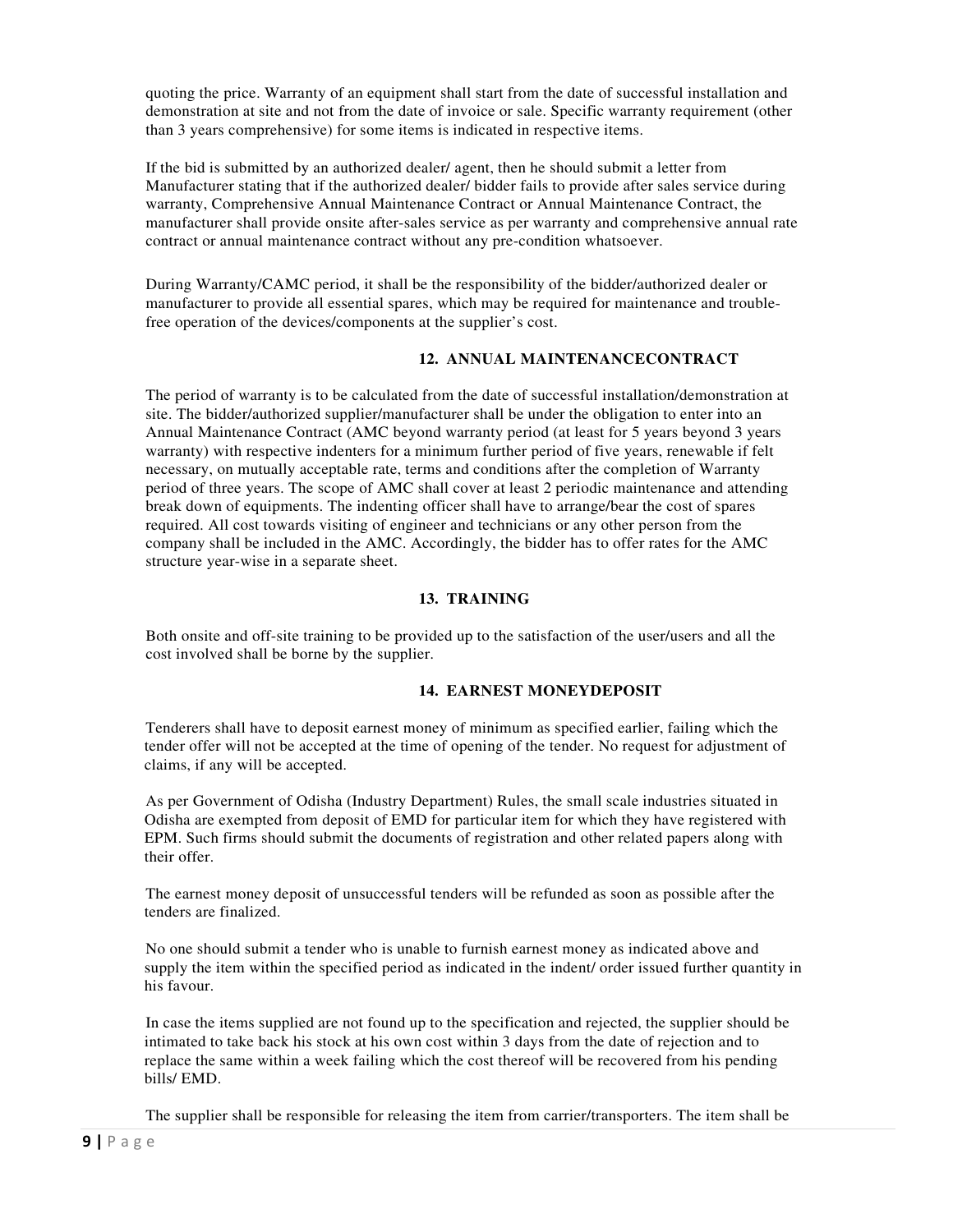delivered and installed at the respective place of indent.

#### **15. TAX DEDUCTION ATSOURCE**

If the supplier makes intra-state supply (i.e., charges under CGST and SGST in the invoice), TDS shall be made  $@ 1\%$  under CGST and  $1\%$  under SGST, totaling to 2%. But if the supplier makes inter-state supply (i.e., charges tax under IGST in the invoice), TDS shall be made @2% under IGST.

#### **16. PERFORMANCE SECURITY**

The successful bidders awarded with order should produce Performance Security for an amount of 10% of the value of the contact. The performance security may be furnished in the form of an account payee demand draft, fixed deposited receipt from a commercial bank, bank guarantee from a commercial bank in an acceptable form. The Model Bank Guarantee format is at Annexure –IV. Performance security should remain valid for a period of sixty days beyond the date of completion of all contractual obligations of the supplier including warranty obligations.

Bid security shall be refunded to the successful bidder upon receipt of Performance Security.

#### **17. PAYMENT**

Full payment of contract price/billing price shall be paid on receipt of materials at site on verification/installation/demonstration thereof and receipt of performance security (annexure I). Bidder /Firm seeking advance payment has to submit Bank guarantee equal to the advance amount (annexure II).

#### **18. PENALTY**

In the event the compliance are not attended to and rectified as per prescribed time under clause AFTERSALES SERVICE the supplier will be liable to a penalty @ 0.5% of the purchase cost of the item per day till the equipment is brought to functional condition.

#### **19. RIGHT TO ACCEPT/REJECTION OFBIDS**

The right of acceptance of bid and/ or awarding contracts rests with the purchaser. The purchaser shall also reserve the right either to reject or accept any/ or all tenders, split the orders between different tenders. The purchaser has exclusive right to alter the quantities of materials at the time of placing the final purchase order.

#### **20. SETTLEMENT OFDISPUTE**

Suits, if any arising out of the contract shall be filled by either party in a court of law to which the jurisdiction of the High Court of Odisha extends.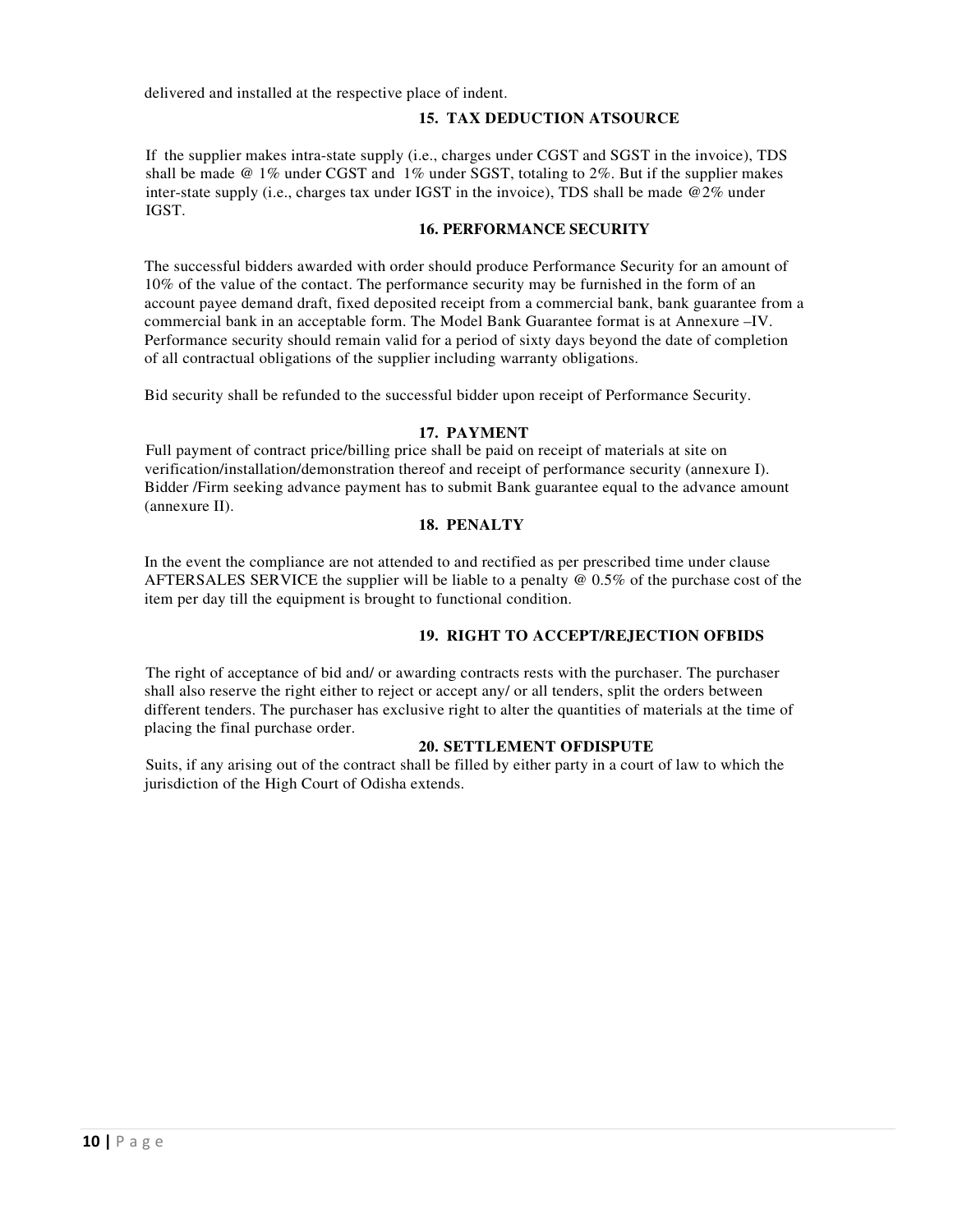#### **21. IMPORTANT INSTRUCTIONS**

#### PLEASE READ CAREFULLY BEFORE FILLING UP THE TENDER FORM

- 1. Tenderer should obtain and/or download and carefully examine the above Notice Inviting Tender and the Tender document, including amendments, if any, and unconditionally agree to all the terms and conditions indicated in the tender enquiry documents and subsequent amendments.
- 2. The final Hard Copy of the Tender Document retained in the records of the Office of the Deputy Director, Nandankanan Zoological Park will be deemed authentic in case of any dispute at any stage
- 3. The following tenders shall be ignored:
	- a) Tenders submitted by those who do not meet the eligibility and qualification criteria
	- b) Tenders sent by fax/ telex/ cable/ email/ hand delivery or by courier service
	- c) Tenders that do not meet the basic requirements
	- d) Tenders which have minor infirmities/ irregularities and the tenderer does not respond to Clarifications sought by the Purchaser within the time specified by him
	- e) Tenders where, in the opinion of the Purchaser, there is an arithmetical inaccuracy in the price bid and the tenderer does not agree with the Purchaser
	- f) Incomplete tenders
	- g) Tenders received without the EMD and tender fee
	- h) Black listed/ debarred companies/ dealers/ representatives by Govt. of India, any State Agricultural University or any state/union territory of India.
	- 4. Any tender may be rejected, if:
		- a) The bid price is directly or indirectly indicated in the technical bid
		- b) Tenderer fails to provide required information or provide incorrect information or fail to comply with the instructions in the Tender Document
		- c) The technical specification have not been submitted in the manner indicated in the Tender Document (Table1)
		- d) The prices are not quoted in the manner indicated in the Tender Document (Table2)
		- e) On verification, the data/ credentials furnished by the tenderer are found to be incorrect or any adverse report on requisite financial condition has come to the knowledge of the Purchaser
		- f) Tenderer attempts to influence the Purchaser's decision during scrutiny, comparison and evaluation of tenders and award of contract
		- g) Tenderer is disqualified on the grounds of national security or public interest.
- 5. Purchaser is not bound to accept the lowest or any tender that may be received against the above-referred tender enquiry.
- 6. Purchaser may accept any tender at any time before the date of expiry of its validity indicated in the tender form or any date up to which its validity is further extended.
- 7. Until a contract is signed, this tender form submitted by the tenderer read with its acceptance by the Purchaser constitutes a binding contract between them.

Having carefully gone through the above instructions, the Tender Notice and the Tender Document, we,M/S .................................. name and complete address of the tenderer), the tenderer, agree to all the terms and conditions mentioned in there in and here by, make the following offer to supply goods and perform services as per the list of requirements, delivery schedule and in conformity with all other conditions in the tender document and amendments thereto.

Authorized signature with name, designation & seal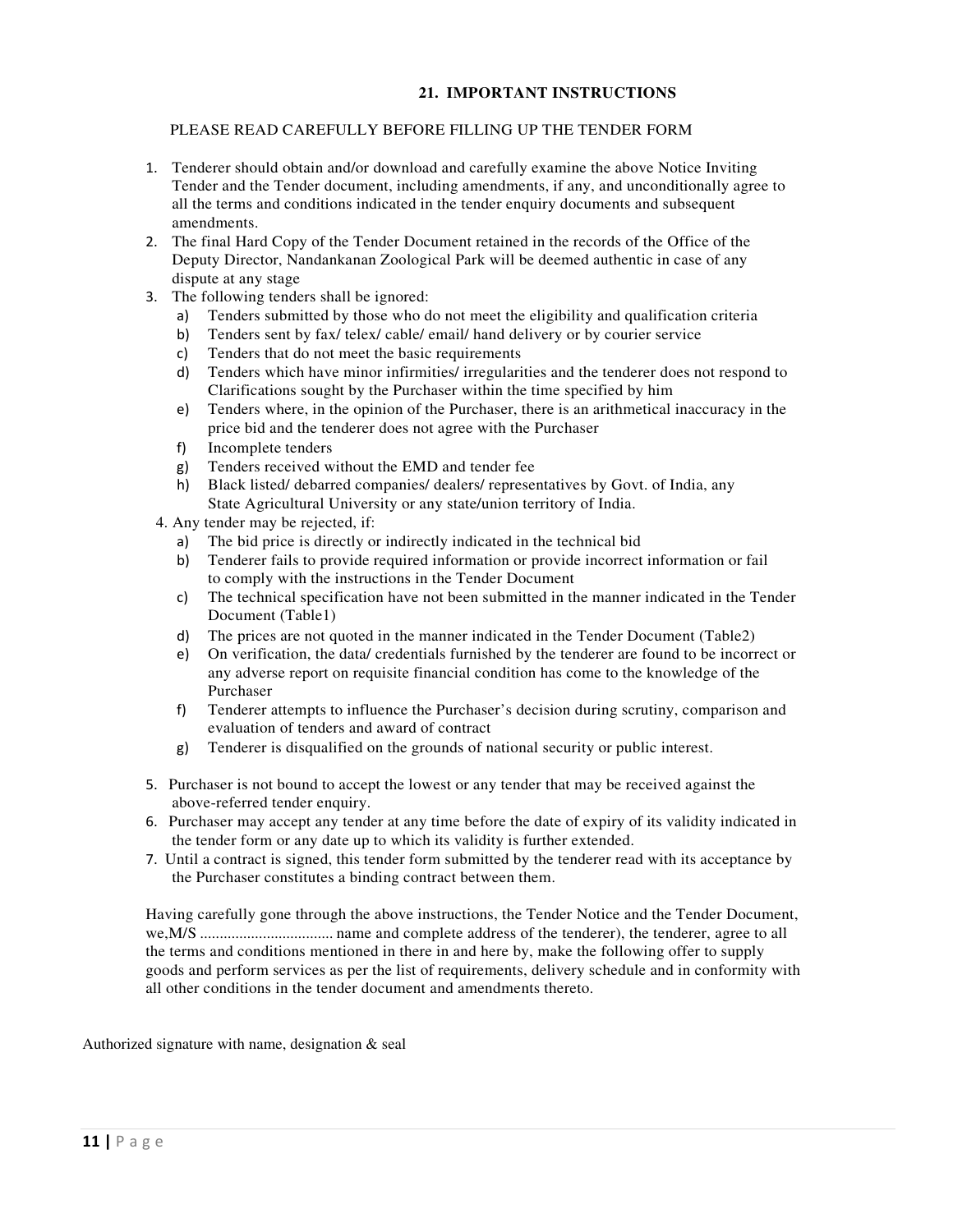#### Annexure-I **22**. **AGREEMENT**

This Memorandum of Agreement hereinafter referred to as agreement signed on this day

|                                  |                                                           | .ZUTY                   |
|----------------------------------|-----------------------------------------------------------|-------------------------|
| by and between the               |                                                           |                         |
| (hereinafter referred to as____  | ) having its office at                                    | here represented by     |
| the                              |                                                           |                         |
| (Indenting Officer) as the first |                                                           |                         |
| part. AND                        |                                                           |                         |
|                                  | (name of firm), (hereinafter referred to as               | having their registered |
| office<br>at                     | (address),<br>and                                         | by<br>represented       |
|                                  | (name, designation and address) (hereinafter              |                         |
| Referred to as                   | which shall include and mean their successors, assignees, |                         |

\_,2019

administrators, executors as the second part. Both the parts have agreed to the followings:

#### REQUIREMENT BY SUPPLIER AT THE TIME OF SUPPLY

Each equipment is to have permanently attached to it a rating plate on non-corrosive material in a conspicuous position, upon which the total specifications along with the manufacture's name, address etc. are to been graved.

All the equipments are to be suitably protected, covered in waterproof packing and crated to prevent damage or deterioration during transit and storage till the time of installation. The supplier shall be responsible for any loss or damage during transportation, handling or storage due to improper packaging and shall replace such damage parts without extra cost.

#### SUPPLY AND DELIVERY

The materials indented would be delivered by the supplier to the indenting officers. The equipment should confirm to the approved Specifications and shall be complete in all respect. Any component, fittingetc. Which may not have been specifically mentioned in the specifications but which are usual and necessary for the equipments shall be supplied by the supplier at no extra cost.

Articles damaged in transit or found short at the time of delivery/ installation should be immediately replaced to make the whole item operational.

In case the items supplied by the supplier are not found as per the specification and rejected at the time of installation, testing and commissioning, the supplier shall replace the same at once at his own cost for satisfactory performance.

The articles against the indent placed by an indenting officer must be supplied in one lot within the period specified in the indent failing which EMD deposit will be forfeited.

Delivery, installation, testing and commissioning should be completed within 20 days from the date of order.

The supplier shall be responsible for releasing the equipments from the carriers/ transporter without any additional charge. After successful completion of installation and commissioning of the equipment by the supplier at the site,the performance of the equipment shall be demonstrated for trouble free continuous operation, meeting the specified standards. The supplier shall supply all necessary consumables for demonstration.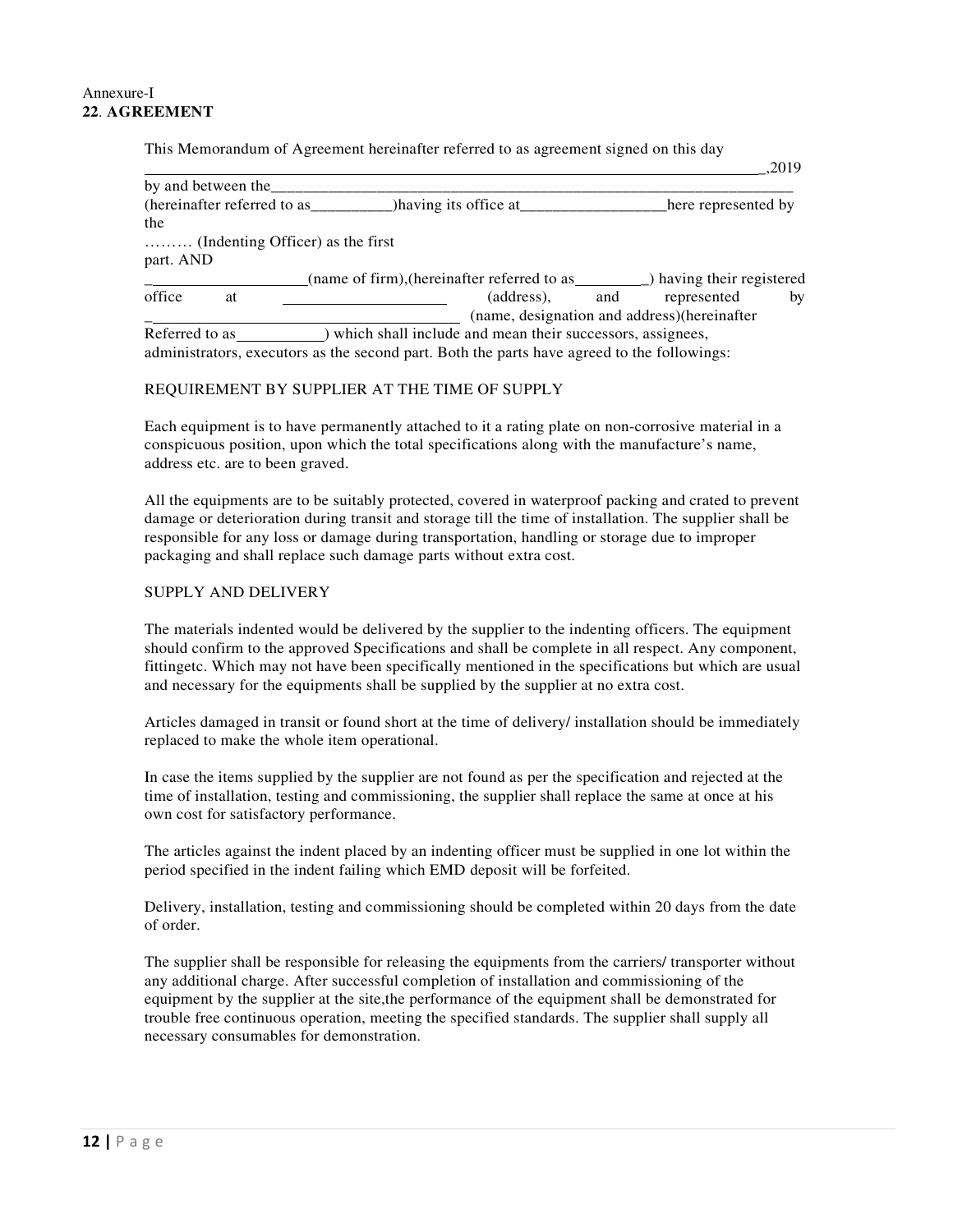The installation and commissioning of the systems will be made at the delivery sites within two weeks after delivery with free installation charges by the supplier. After complete installation and demonstration, the Bank Guarantee shall be returned only after receiving the user report by the user and technical committee.

The supplier shall provide free training to the indenting officers.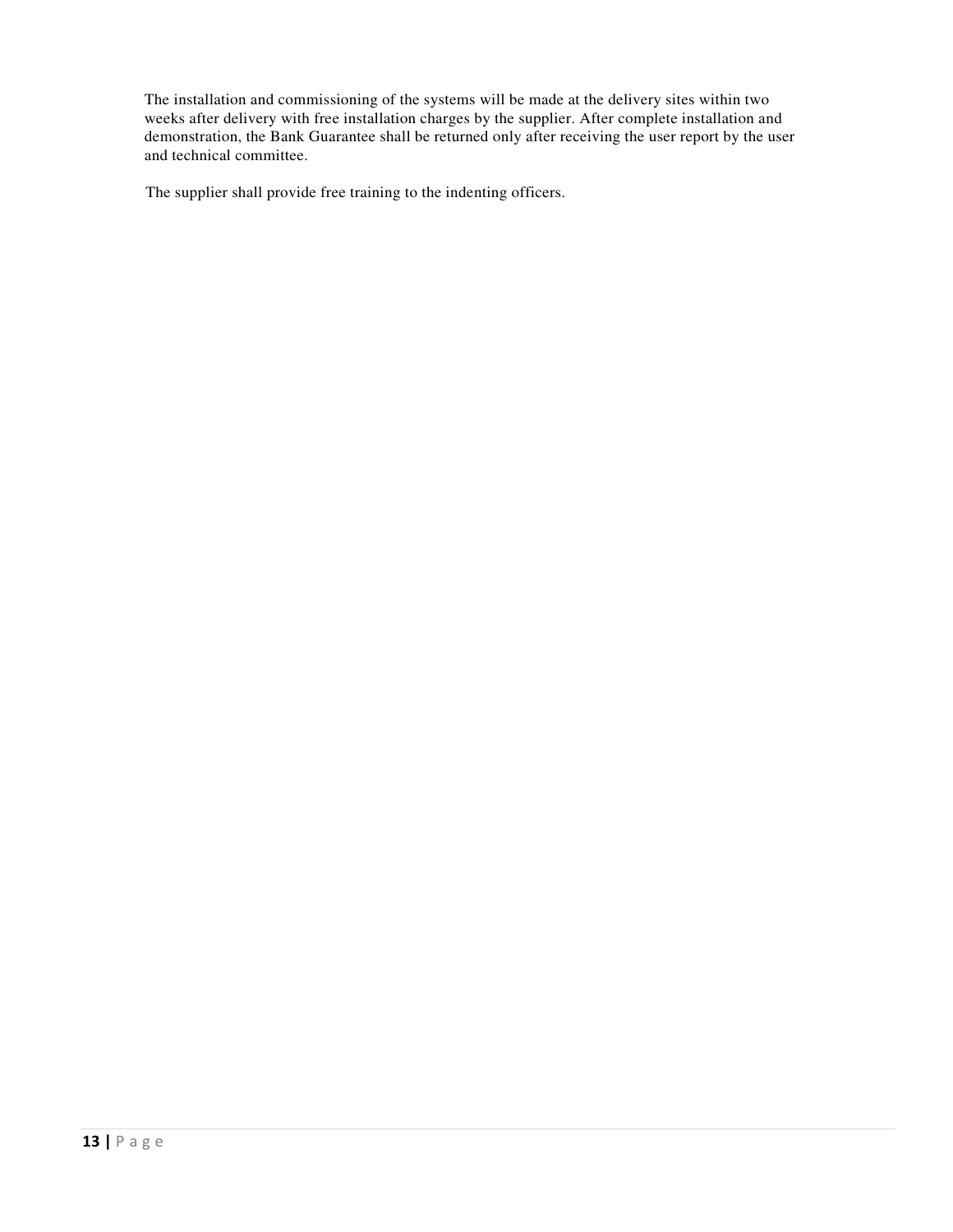|                       | 23. Technical specification of Laboratory Equipment |                                                                                                                                                                                                                                                                                                                                                                                                                                                                                                                                                                                                                                                                                                                                                                                                                                                                                                                                                          |  |  |  |  |
|-----------------------|-----------------------------------------------------|----------------------------------------------------------------------------------------------------------------------------------------------------------------------------------------------------------------------------------------------------------------------------------------------------------------------------------------------------------------------------------------------------------------------------------------------------------------------------------------------------------------------------------------------------------------------------------------------------------------------------------------------------------------------------------------------------------------------------------------------------------------------------------------------------------------------------------------------------------------------------------------------------------------------------------------------------------|--|--|--|--|
| Sl.<br>N <sub>0</sub> | <b>Item</b>                                         | <b>Technical Specifications</b>                                                                                                                                                                                                                                                                                                                                                                                                                                                                                                                                                                                                                                                                                                                                                                                                                                                                                                                          |  |  |  |  |
| $\mathbf{1}$          | Nucleic acid<br>purification<br>system              | • Automated, purification of DNA RNA and protein with aspirating,<br>dispensing, filtering, and sequential transfer of liquids for molecular<br>biology applications.<br>• Deliver high performance and reliability, enabling purification of high-<br>quality for up to 96 samples per run with increments of 8 samples.<br>• Ensure reliable purification and minimizing the risk of contamination<br>by UV/HEPA filter.<br>• Lid incorporates a sensor to determine close/open status of lid and UV<br>lamp for efficient decontamination and to prevent contamination.<br>• Multichannel pipetting head with a motor-driven, backlash-<br>compensated pipetting mechanism.<br>• Vacuum control station with two separate compartments for waste and<br>elution.                                                                                                                                                                                      |  |  |  |  |
| $\overline{2}$        | PCR setup                                           | • Single channel robotic arm with features like aspiration, dispensing and<br>mixing of liquids with external ejection of the tips of $1 - 200 \mu l$<br>• Lid with sensor to ensure lid closure during running the assays<br>• In-built UV & dual-cartridge 3M Air-Mate HEPA filter system<br>• Precision of the system: $CV < 1\%$ , 5–200 µl (dry-well transfer) CV<br>$\langle 5\%, 2-5 \text{ }\mu \text{]}$ (wet-well transfer) CV <10%, 1 $\mu \text{]}$<br>• Set up of sample dilution in multiple steps in same program, serial<br>dilution and all type of PCR, qPCR setup with Special pipetting<br>features.<br>• Compatible to use Tubes & Plates from different vendors or brands                                                                                                                                                                                                                                                          |  |  |  |  |
| 3                     | Multi capillary<br>electrophoresis<br>system        | • Automated capillary electrophoresis system for nucleic acid analysis of<br>96 samples in one run within 45 minutes<br>• Ready-to-run gel cartridges allowing samples to be analyzed without<br>use of ethidium bromide.<br>• Dual format data analysis comprising gel based and peak based format.<br>• Real time monitoring of the sample analysis visible on the computer<br>screen.<br>• System should work with an input volume of $\leq 0.5\mu$ offering a high<br>sensitivity of upto 100pg.<br>• Post PCR samples directly for fragment analysis without prior<br>purification of samples<br>• Robust results for nucleic acid concentrations as low as $0.1$ ng/ $\mu$ l;<br>standardized and accurate analysis with a resolution down to 3-5 bp<br>• Use for genotyping, restriction digestion, qualitative single-plex or<br>multiplex PCR, PCR-based cDNA library screening, RFLP, SSR and<br>other routine molecular biology applications. |  |  |  |  |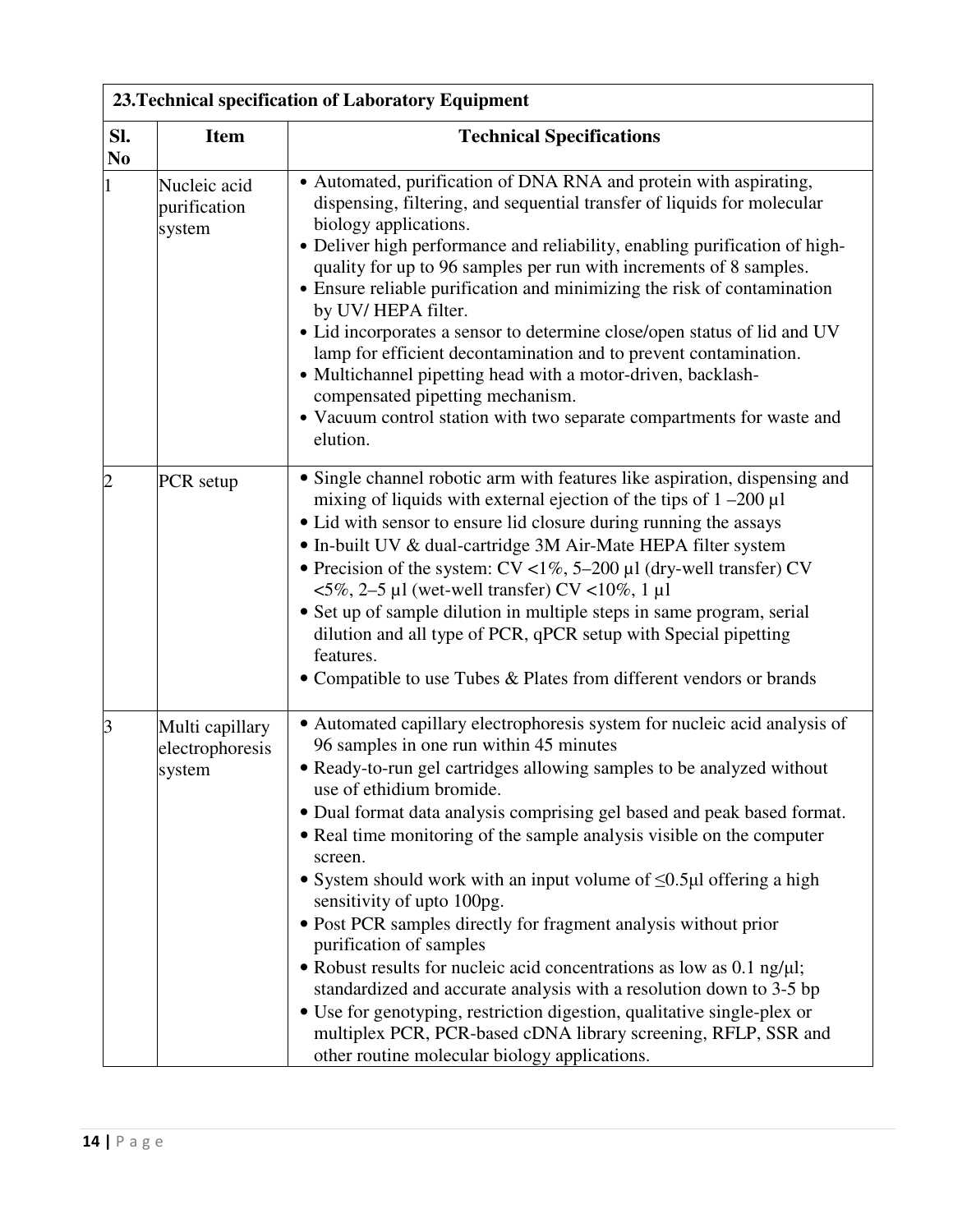#### *Annexure II*

#### **24. MODEL CERTIFICATE OF INSTALLATION**

```
No. _________ Dated__________
```
1. Reference ContractNo. date

- 2. It is certifiedthat
	- a. M/s have completed installation of (name of equipment) have completed installation of  $\sim$  $\text{[date(s)]}$  and Site Acceptance Test (SAT) and other inspection & tests, as stipulated in the purchase order on,  $\qquad \qquad$  [date(s)] to the satisfaction of the Purchaser and user at the designated site\_\_\_\_\_\_\_\_\_(name of thesite).
	- b. Records of SAT and other inspection & tests are annexed to this Certificate.
	- c. Sample test, Software, Instruction Manual & Technical Manual, Soft & hard copies of Documentation, etc.have been takenover (alldocumentsrequiredtobedeliveredatthetimeof SAT).

|             | For Tenderer | For Purchaser |
|-------------|--------------|---------------|
|             | Witness:     | Witness:      |
|             | Signature    | Signature     |
|             | Name         | Name          |
| Designation |              | Designation   |
|             | Address      | Address       |
|             | Date         | Date          |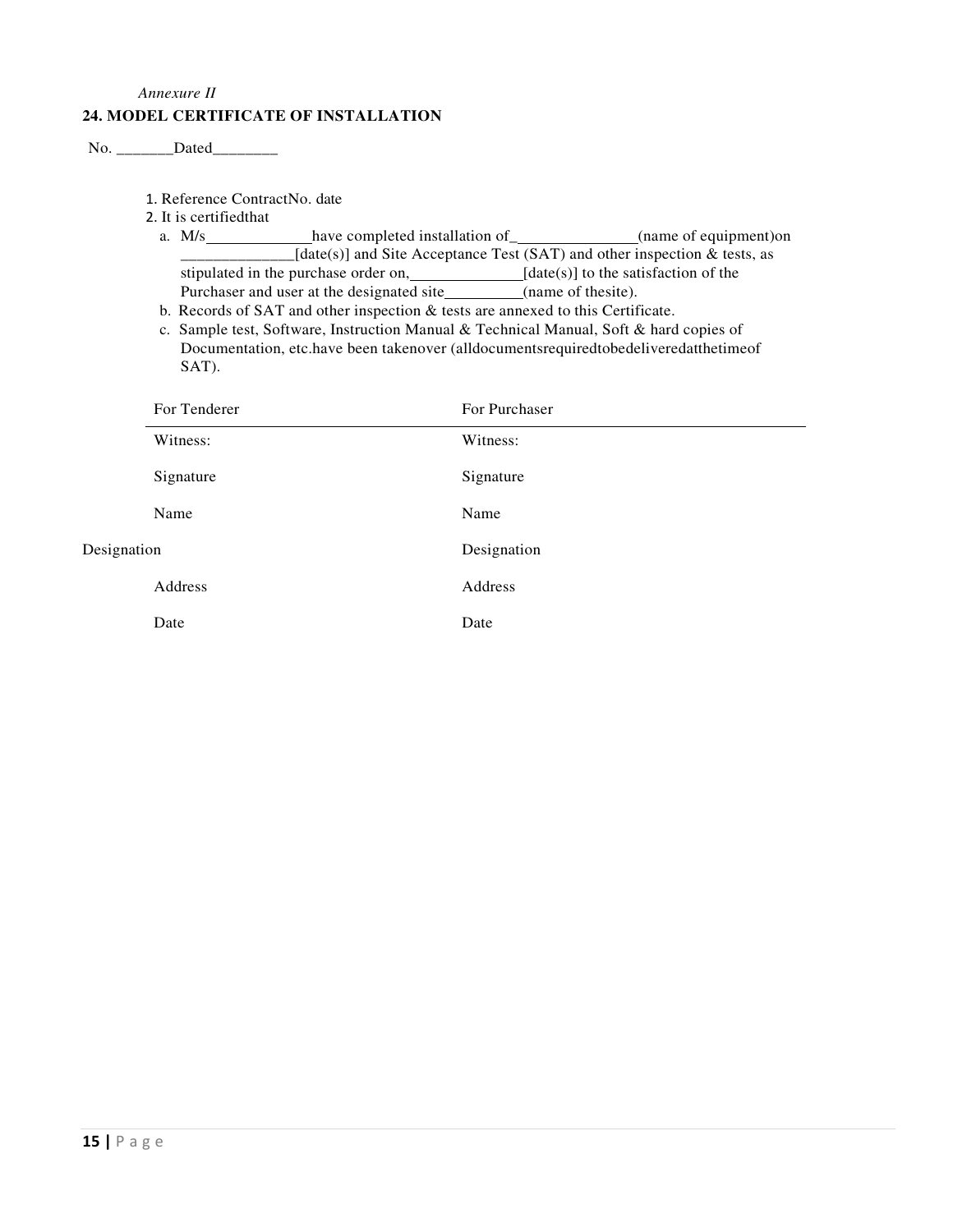#### *Annexure III*

#### **25. MANUFACTURERS AUTHORIZATION CERTIFICATE**

To

We ....................... (nameofcompleteaddressofmanufacturer)isthemanufactureofthefollowing equipment.

1............................... 2................................

We hereby grant our authorization to M/s ................ (complete name and address of dealer/ representative).............to submit, participate and finalize bid in response to your Tender Notice no

We also give guarantee that M/s...............................(name and complete address)..is our authorized service centre situated in the state of Odisha/ Eastern Region of Odisha and shall provide aftersales service during Warranty/ CMAC/ AMC period. In case M/s...................(name and complete address).fails to meet the after sales service during Warranty/CAMC/AMC period, we shall be liable to provide after sales service during Warranty/CAMC/AMC period directly.

Undertaking:

The Company hereby agrees not to withdraw the authorization or dealership for the sales  $\&$  service of the above equipment up to at least 3 years from the date of the successful installation at your organization. In case, it happens for the reason whatsoever the company also agrees to take the responsibility for providing the service with spares it sel for through its other dealer or agent in India at the same terms & conditions and price submitted by our above current agent or dealer. In case of defaulting, we will be penalized under the Laws of Union of India.

Authorized Signatory (having the power of Attorney on behalf of the Manufacturer) Name: Designation: Name of the Company/ Firm: Complete Postal Address: Telephone no(s):  $Fax$ E-mail: Website: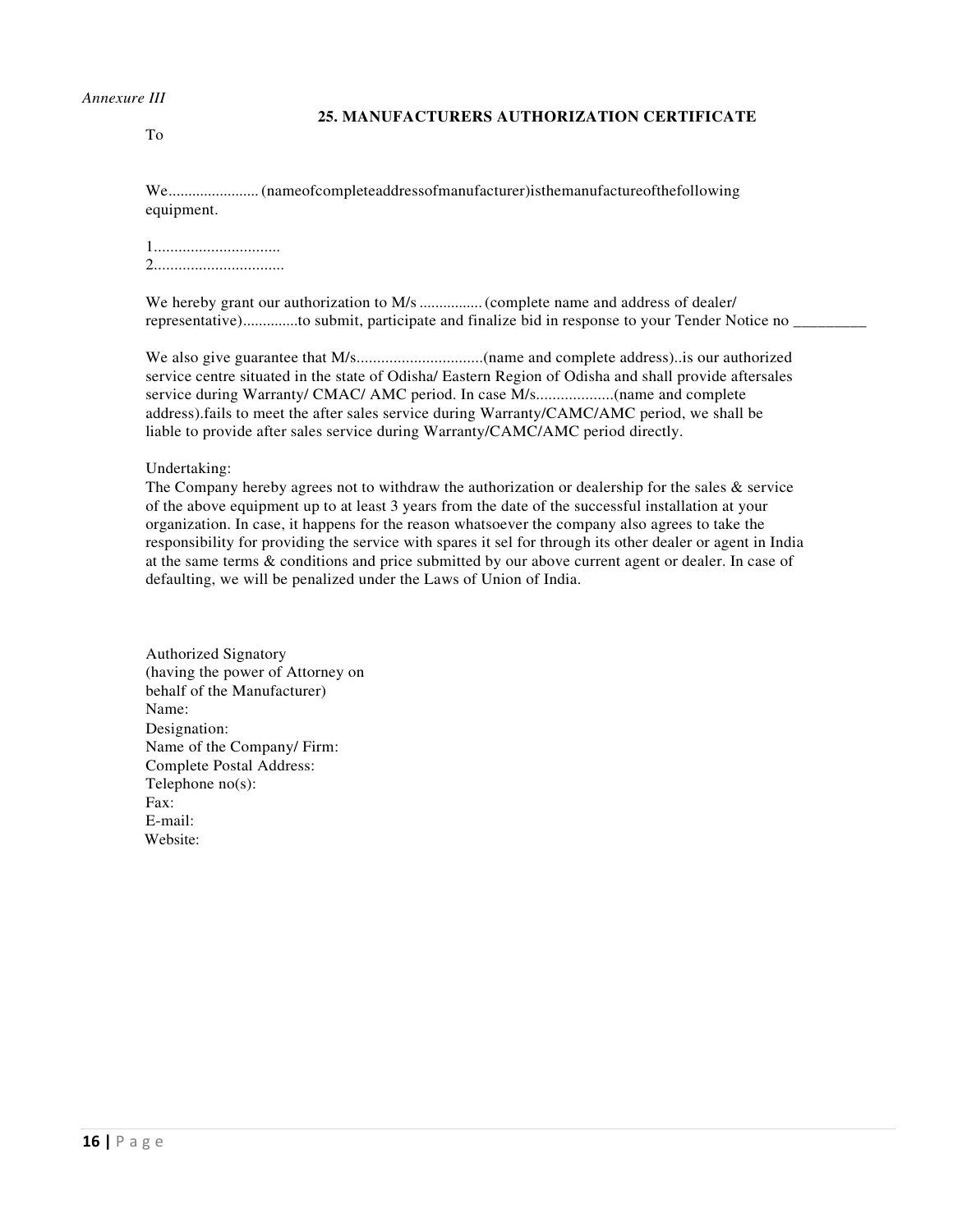## *Annexure IV*  26. BANK GUARANTEE FORM FOR PERFORMANCE SECURITY

\_\_\_\_\_\_\_\_\_\_\_\_\_\_\_\_\_\_ \_\_\_\_\_\_\_\_\_\_\_\_\_\_\_\_\_\_\_

 $\frac{1}{2}$  ,  $\frac{1}{2}$  ,  $\frac{1}{2}$  ,  $\frac{1}{2}$  ,  $\frac{1}{2}$  ,  $\frac{1}{2}$  ,  $\frac{1}{2}$  ,  $\frac{1}{2}$  ,  $\frac{1}{2}$  ,  $\frac{1}{2}$  ,  $\frac{1}{2}$  ,  $\frac{1}{2}$  ,  $\frac{1}{2}$  ,  $\frac{1}{2}$  ,  $\frac{1}{2}$  ,  $\frac{1}{2}$  ,  $\frac{1}{2}$  ,  $\frac{1}{2}$  ,  $\frac{1$ 

WHEREAS ………………………………………………. (Name and address of the Supplier) (hereinafter called "theSupplier") has undertaken, inpursuance of purchase order no…………………….dated ……………. To supply (description of goods and services) (hereinafter called "thecontract").

ANDWHEREAS it has been stipulated by you in the said purchase order that the Supplier shall furnish you with a bank guarantee by a scheduled commercial bank recognized by you for the sum specified therein as security for compliance with its obligations in accordance with and due performance of the contract;

AND WHEREAS we have agreed to give the Supplier such a bank guarantee;

NOW THEREFORE we hereby affirm that we are guarantors and responsible to you, on behalf ofthe Supplier, up to a total of Rs.

………………………………………………………………………….(amountoftheguaranteeinword sandfigures),and we hereby irrevocably and absolutely undertake to pay you immediately, upon your first written demand declaring the Supplier to be in default under the contract and without cavil or argument, any sum or sums within the limits of (amount of guarantee) as aforesaid, without your needing to prove or to show grounds or reasons for your demand or the sum specified therein.

Wehere by waive the necessity of your demanding the said debt from the Supplier be for representing us with the demand.

We agree that no change or addition to or other modification of the terms of the contract to be performed there under or of any of the contract documents which may be made between you and the Supplier shall in any way release us from any liability under this guarantee and we here by waive notice of any such change, addition or modification.

The Bank guarantee shall be interpreted in accordance with the laws of India.

The Guarantor Bank represents that this Bank Guarantee has been established in such form and with such content that is fully enforceable in accordance with its terms as against the Guarantor Bank in the manner provided herein.

The Bank Guarantee shall not be affected in any manner by reason of merger, amalgamation, restructuring or any other change in the constitution of the Guarantor Bank or the Supplier. The Bank further undertakes not to revoke this Guarantee during its currency except with the previous express consent of the Purchaser in writing.

The Bank declares that it has power to issue this Guarantee and discharge the obligations contemplated herein, the undersigned is duly authorized and has full power to execute this Guarantee for an on behalf of the Bank. This guarantee shall be valid up to and including the ……. Day of.......

20……

…………………………………

(Signature with date of the authorized officer of the Bank)

………………………………………………… ………. Name and designation of the officer

………………………………………………………….

Seal, name & address of the Bank and address of the Branch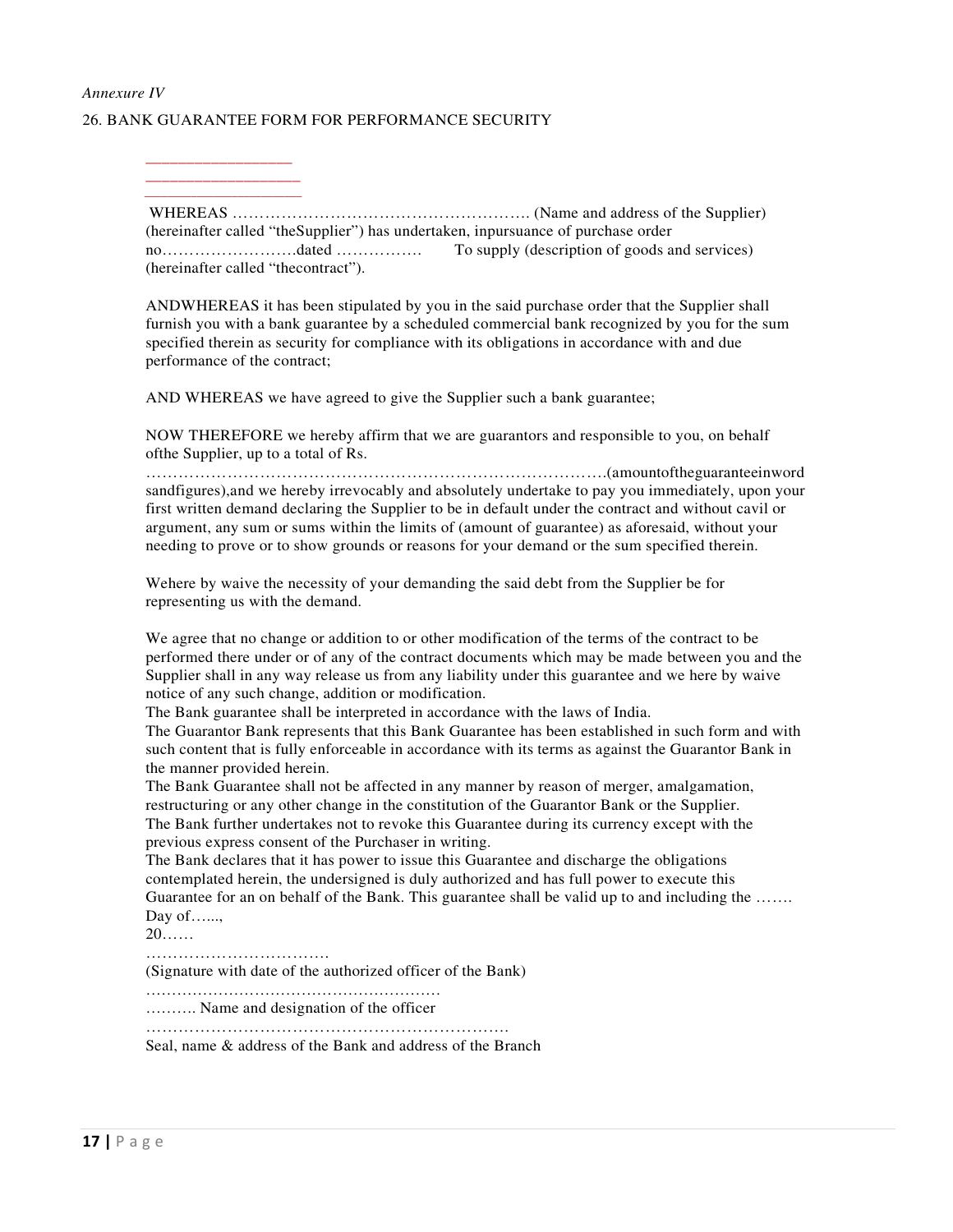*Annexure V* 

#### 27. BANK GUARANTEE PROFORMA FOR ADVANCE PAYMENT (ON NON-JUDICIAL STAMP PAPER OF AN APPROPRIATE VALUE)

\_\_\_\_\_\_\_\_\_\_\_\_\_\_\_\_\_\_ \_\_\_\_\_\_\_\_\_\_\_\_\_\_\_\_\_\_\_

 $\frac{1}{2}$  ,  $\frac{1}{2}$  ,  $\frac{1}{2}$  ,  $\frac{1}{2}$  ,  $\frac{1}{2}$  ,  $\frac{1}{2}$  ,  $\frac{1}{2}$  ,  $\frac{1}{2}$  ,  $\frac{1}{2}$  ,  $\frac{1}{2}$  ,  $\frac{1}{2}$  ,  $\frac{1}{2}$  ,  $\frac{1}{2}$  ,  $\frac{1}{2}$  ,  $\frac{1}{2}$  ,  $\frac{1}{2}$  ,  $\frac{1}{2}$  ,  $\frac{1}{2}$  ,  $\frac{1$ 

DearSir,

we <u>examed a new setting of the setting of the setting of the setting of bank</u>) hereby refer to the Purchase Order no dated and pro-forma Invoice/Bill no dated between (Name & address of indenting officer), herein after called as indenter and M/s hereinafter called as supplier in terms of the tenderNo. For supply of with onsite delivery price of  $\qquad \qquad .$ 

This guarantee shall be construed as an irrevocable, absolute, unconditional and direct guarantee for an amount of Rs. without regard to the validity, regularity or enforceability of any obligation of the parties to the purchase order & proforma invoice/bill.

\_\_\_\_\_\_\_\_\_ shall be entitled to enforce this guarantee without being obliged to resort initially to any other security or to any other remedy to enforce any of the obligations herein guaranteed and may pursue any or all of it remedies at one or at different times.

Upon default to the supply  $\&$  successful installation and demonstration at indenter site, we agree to pay to the\_\_\_\_\_\_\_\_\_\_\_\_\_\_\_\_\_on demand and without any demur the sum of Rs.

Or any part thereof, immediately upon presentation of a written statement by the that the amount of said demand is due from the Supplier to the (Indenting officer), \_\_\_\_\_\_\_\_ by virtue of breach of supply, installation  $\&$ demonstration by the Supplier under the terms of the aforesaid purchase order&pro-forma invoice/bill. Notwithstanding any dispute or disputes raised by the supplier in any suit or proceeding pending before any Court or Tribunal relating thereto, liability under this present guarantee is absolute and unequivocal.

The determination of the amount due under the guarantee shall be in the sole discretion of the the whose decision shall be conclusive and binding on us as guarantor. It is mutually agreed that the shall have the fullest liberty without affecting in any manner our obligation hereunder with or without our consent to vary any of the terms of the said purchase order or to extend the time for performance by the Supplier, from time to time any of the powers exercisable by the \_\_\_\_\_\_\_\_\_\_\_\_\_\_ against the Supplier and either to forebear or enforce any of the terms and conditions relating to the said Purchase Order and we shall not be relieved from our liability by reasons of any variation or any extension being granted to the Supplier or for any for bearance, act or omission on the part of the <u>containing</u> or any indulgence by the the suppliers to the Supplieror by any such matter or thing whatsoever which under the law relating to the sureties would but for this provision have effect of so relieving ourobligation.

This guarantee is confirmed and irrevocable and shall remain in effect until and such extended periods, which may be mutually agreed to.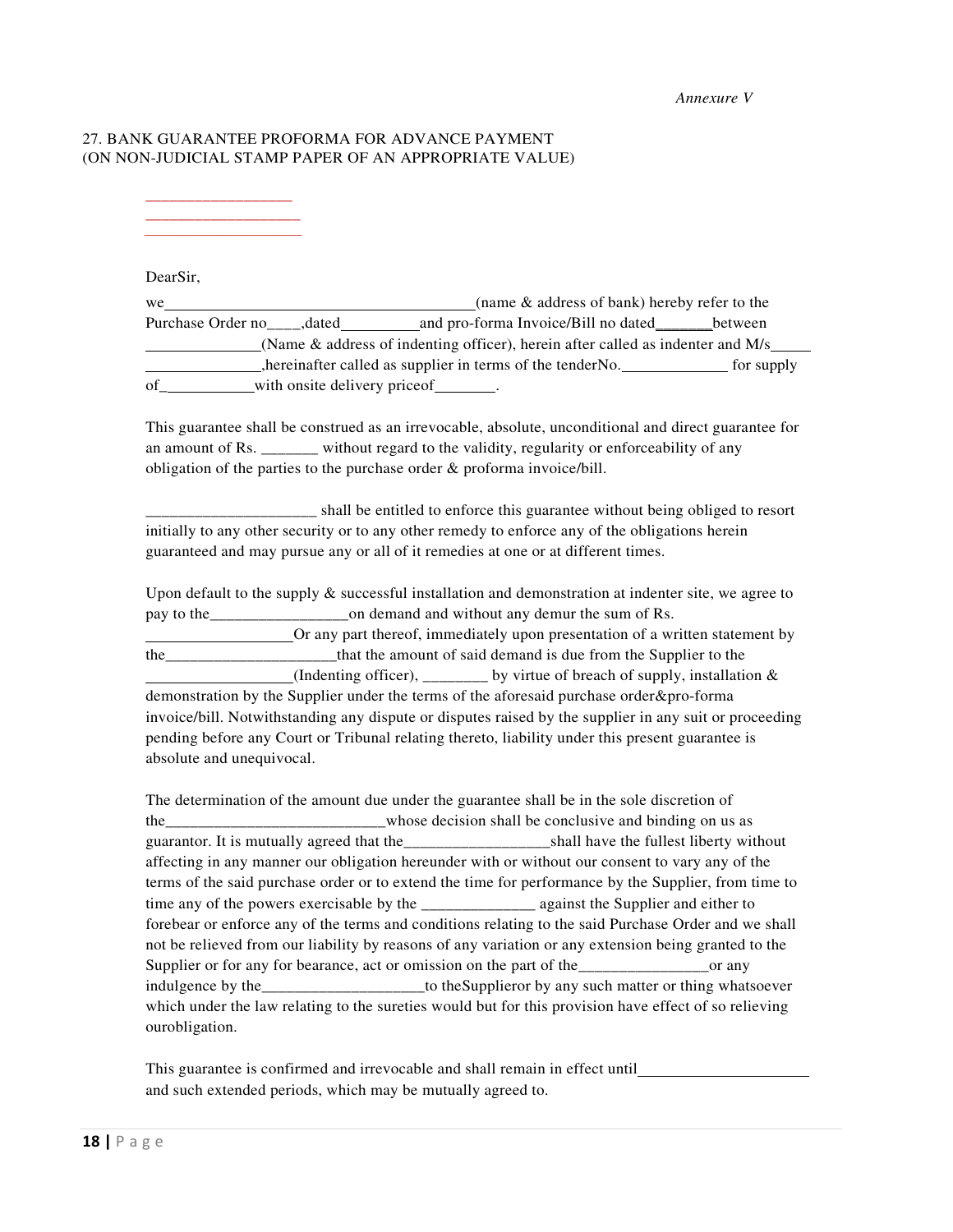We hereby expressly waive notice of any said extension of the time for performance and alteration or change in any of the terms and conditions of the said Purchase order. This guarantee will not be discharged due to change in constitution of the Bank or the Contractor.We\_\_\_\_\_\_\_\_\_\_\_\_\_\_\_\_\_\_\_\_\_\_\_\_\_ (NameoftheBank) undertake not to revoke this guarantee during its currency without written consent of the authority. This guarantee will not be discharged due to change in the constitution of the Bank or the Supplier.

Very truly yours,

---------------------------------------------------- ---------------------------------------------------------

(Name, Seal & Authorised Signature of the Bank and date)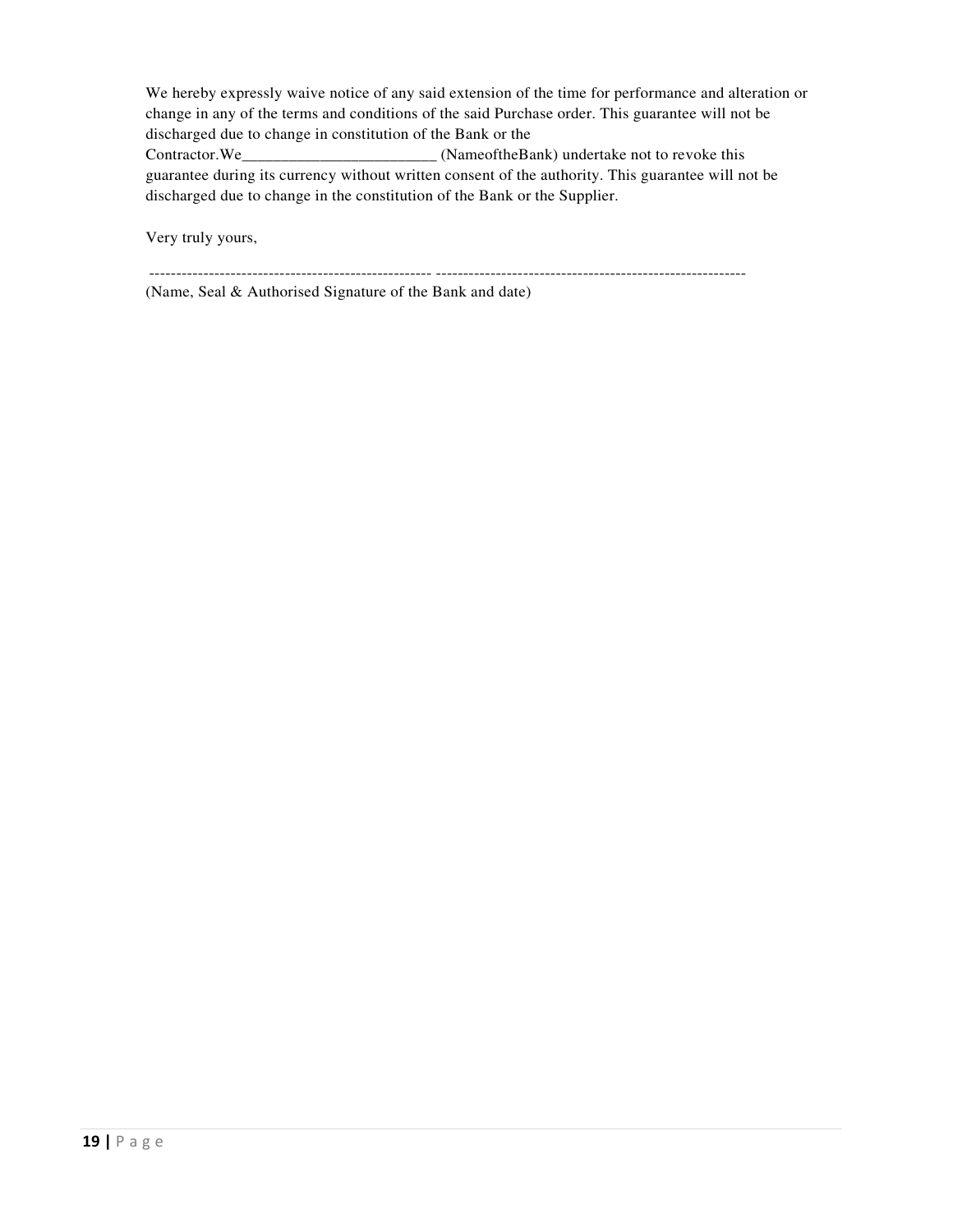# **28. INFORMATION SHEET OF BIDDER**

|    | 1. Name of the tenderer<br><u>Letter</u>                                     |
|----|------------------------------------------------------------------------------|
|    | 2. Address_                                                                  |
|    | <u> 1989 - Johann Stoff, amerikansk politiker (d. 1989)</u>                  |
|    |                                                                              |
|    |                                                                              |
|    |                                                                              |
|    | 6. GST No.                                                                   |
|    | 7. Name and designation of the person signing and submitting the bid on      |
|    |                                                                              |
|    | 8. Has the person at 8 above been authorized by a Resolution of the Board of |
|    | Directors of the Tenderer Company to sign and submit this tender? (Yes/No)   |
| 9. | Name and complete address of the Tenderer's bankers:                         |
|    | a)<br>b)<br><u> 1989 - John Stein, Amerikaansk politiker (</u> † 1920)       |

Authorized Signatory with name, designation & Seal

Passport photograph duly signed in front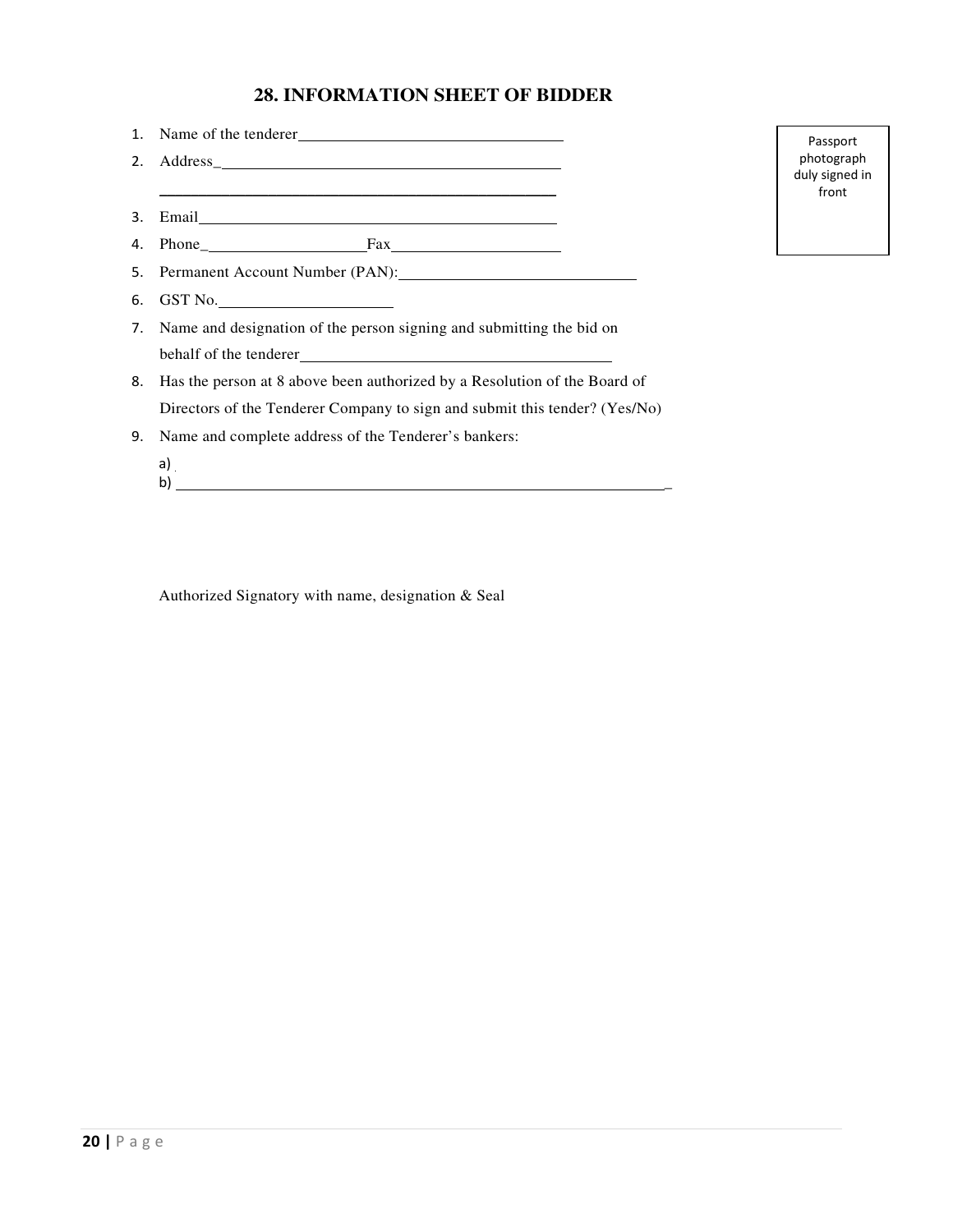*Annexure VI*

| SL <sub>No</sub> |                                                                                                                                                                                                                                                                 | Yes/No | Remarks |
|------------------|-----------------------------------------------------------------------------------------------------------------------------------------------------------------------------------------------------------------------------------------------------------------|--------|---------|
| $\mathbf{1}$     | <b>Tender Document Fee</b>                                                                                                                                                                                                                                      |        |         |
| $\overline{2}$   | Letter indicating bidder is not blacklisted/debarred by any<br>government Department/institute                                                                                                                                                                  |        |         |
| 3                | Authorisation letter (as per annexure IV)                                                                                                                                                                                                                       |        |         |
| $\overline{4}$   | Participation in single or multiple tender                                                                                                                                                                                                                      |        |         |
| 5                | Bid submitted separately for each item                                                                                                                                                                                                                          |        |         |
| 6                | Detail technical description as per the format (table 1)                                                                                                                                                                                                        |        |         |
| 7                | Make & model specified                                                                                                                                                                                                                                          |        |         |
| 8                | Printed literature with detail technical specification                                                                                                                                                                                                          |        |         |
| 9                | List of user along with contact detail (address, telephone &<br>email of user) for the quoted item                                                                                                                                                              |        |         |
| 10               | Letter from manufacturer indicating that the manufacturer<br>shall provide after sales service during<br>Warranty/Comprehensive<br>Annual<br>Maintenance<br>Contract/Annual Maintenance Contract period ifthe<br>authorized dealer/bidder fails to provide same |        |         |
| 11               | Letterindicatingthecountryandplaceoforiginandassembly of<br>theitem                                                                                                                                                                                             |        |         |
| 12               | Duly filled technical bid along with all supporting documents<br>in hard copy as well as soft copy in the form of CD                                                                                                                                            |        |         |

29. FORMAT FOR CHECK LIST FOR TECHNICAL BID (Please indicate Yes/No)

Signature of the Authorized person with date & seal